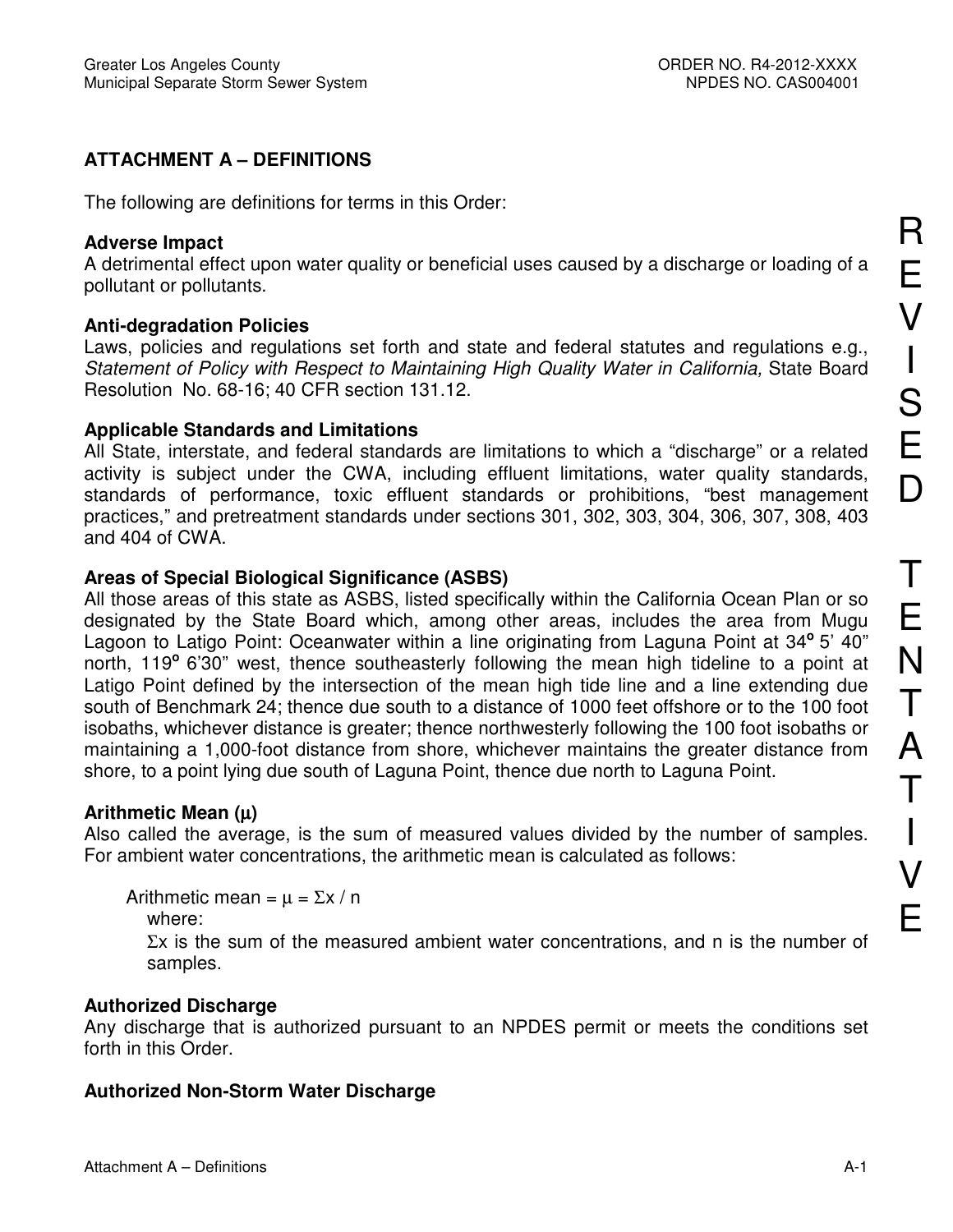Authorized non-storm water discharges are discharges that are not composed entirely of storm water and that are either: (1) separately regulated by an individual or general NPDES permit and allowed to discharge to the MS4 when in compliance with all NPDES permit conditions; (2) authorized by USEPA<sup>50</sup> pursuant to sections 104(a) or 104(b) of CERCLA that either (i) will comply with water quality standards as applicable or relevant and appropriate requirements ("ARARs") under section 121(d)(2) of CERCLA or (ii) are subject to (a) a written waiver of ARARs by USEPA pursuant to section 121(d)(4) of CERCLA or (b) a written determination by USEPA that compliance with ARARs is not practicable considering the exigencies of the situation, pursuant to 40 CFR section 300.415(j); or (3) necessary for emergency responses purposes, including flows from emergency fire fighting activities.

## **Automotive Service Facilities**

A facility that is categorized in any one of the following Standard Industrial Classification (SIC) and North American Industry Classification System (NAICS) codes. For inspection purposes, Permittees need not inspect facilities with SIC codes 5013, 5014, 5541, 5511, provided that these facilities have no outside activities or materials that may be exposed to storm water.

# **Average Monthly Effluent Limitation (AMEL)**

The highest allowable average of daily discharges over a calendar month, calculated as the sum of all daily discharges measured during a calendar month divided by the number of daily discharges measured during that month.

# Bacteria Total Maximum Daily Load (TMDL) Dry Weather

Defined in the Bacteria TMDLs as those days with less than 0.1 inch of rainfall and those days occurring more than 3 days after a rain.

# Bacteria Total Maximum Daily Load (TMDL) Wet Weather

Defined in the Bacteria TMDLs as a day with 0.1 inch or more of rain and 3 days following the rain event.

# **Baseline Waste Load Allocation**

The Waste Load Allocation assigned to a Permittee before reductions are required. The progressive reductions in the Waste Load Allocations are based on a percentage of the Baseline Waste Load Allocation. The Baseline Waste Load Allocation for each jurisdiction was calculated based on the annual average amount of trash discharged to the storm drain system from a representative sampling of land use areas, as determined during the Baseline Monitoring Program. The Baseline Waste Load Allocations are incorporated into the Basin Plan at Table 7-2.2.

# **Basin Plan**

The Water Quality Control Plan, Los Angeles Region, Basin Plan for the Coastal Watersheds of Los Angeles and Ventura Counties, adopted by the Regional Water Board on June 13, 1994 and subsequent amendments.

# **Beneficial Uses**

<sup>&</sup>lt;sup>50</sup> These typically include short-term, high volume discharges resulting from the development or redevelopment of groundwater extraction wells, or USEPA or State-required compliance testing of potable water treatment plants, as part of a USEPA authorized groundwater remediation action under CERCLA.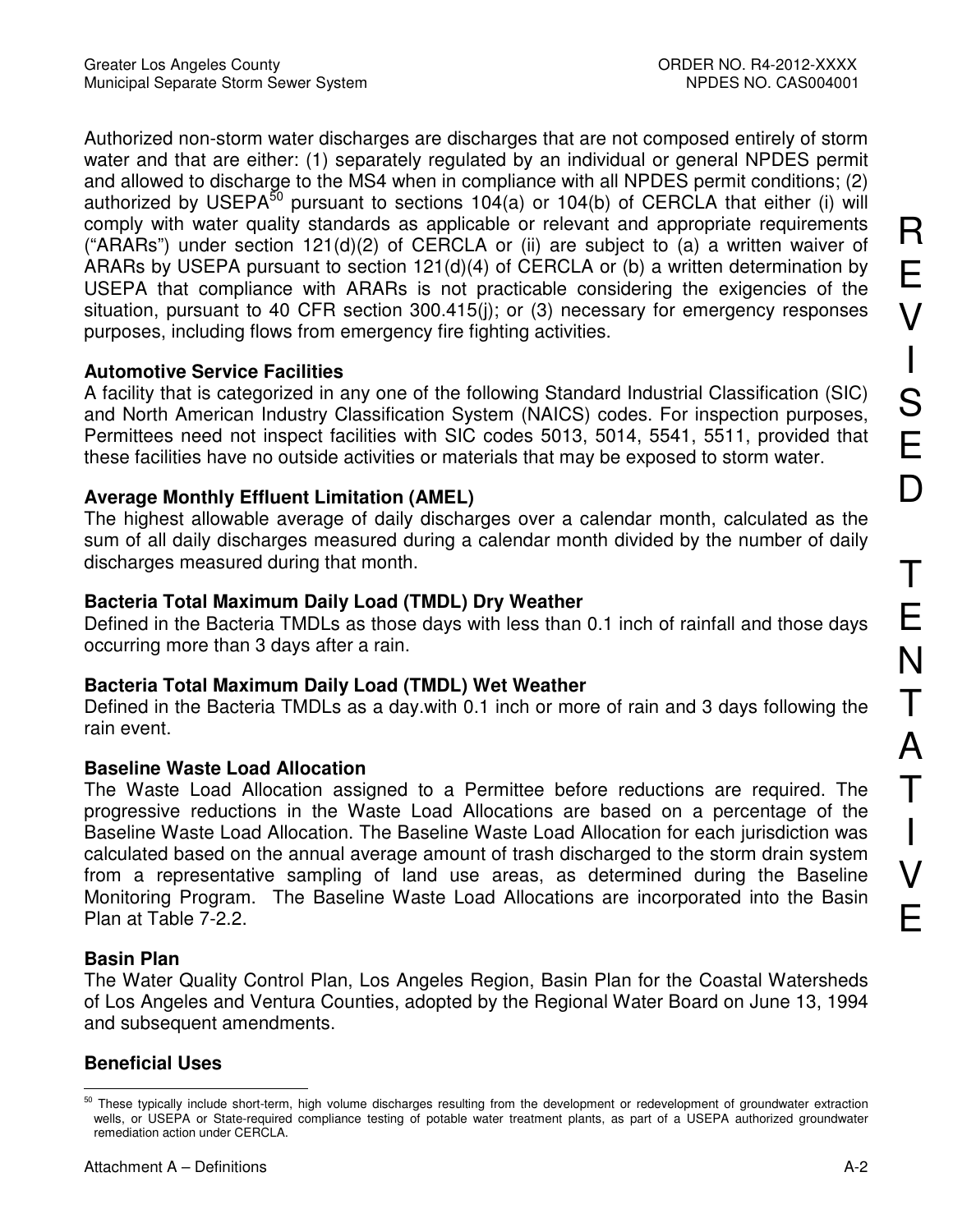The existing or potential uses of receiving waters in the permit area as designated by the Regional Water Board in the Basin Plan.

#### **Best Management Practices (BMPs)**

BMPs are practices or physical devices or systems designed to prevent or reduce pollutant loading from storm water or non-storm water discharges to receiving waters, or designed to reduce the volume of storm water or non-storm water discharged to the receiving water.

#### **Bioaccumulative**

Those substances taken up by an organism from its surrounding medium through gill membranes, epithelial tissue, or from food and subsequently concentrated and retained in the body of the organism.

#### **Biofiltration**

A LID BMP that reduces storm water pollutant discharges by intercepting rainfall on vegetative canopy, and through incidental infiltration and/or evapotranspiration, and filtration. As described in the Ventura County Technical Guidance Manual, studies have demonstrated that biofiltration of 1.5 times the storm water quality design volume (SWQDv) provides approximately equivalent or greater reductions in pollutant loading when compared to bioretention or infiltration of the SWQDv.<sup>51</sup> Incidental infiltration is an important factor in achieving the required pollutant load reduction. Therefore, the term "biofiltration" as used in this Order is defined to include only systems designed to facilitate incidental infiltration or achieve the equivalent pollutant reduction as biofiltration BMPs with an underdrain (subject to Executive Officer approval). Biofiltration BMPs include bioretention systems with an underdrain and bioswales

#### **Bioretention**

A LID BMP that reduces storm water runoff by intercepting rainfall on vegetative canopy, and through evapotranspiration and infiltration. The bioretention system typically includes a minimum 2-foot top layer of a specified soil and compost mixture underlain by a gravel-filled temporary storage pit dug into the *in-situ* soil. As defined in this Order, a bioretention BMP may be designed with an overflow drain, but may not include an underdrain. When a bioretention BMP is designed or constructed with an underdrain it is regulated in this Order as biofiltration.

#### **Bioswale**

A LID BMP consisting of a shallow channel lined with grass or other dense, low-growing vegetation. Bioswales are designed to collect storm water runoff and to achieve a uniform sheet flow through the dense vegetation for a period of several minutes.

## Carcinogenic

Pollutants are substances that are known to cause cancer in living organisms.

<sup>51</sup> Geosyntec Consultants and Larry Walker Associates. 2011. Ventura County Technical Guidance Manual for Stormwater Quality and Control Measures, Manual Update 2011. Appendix D. Prepared for the Ventura Countywide Stormwater Quality Management Program. July 13, 2011. pp.  $D-6 - D-15$ .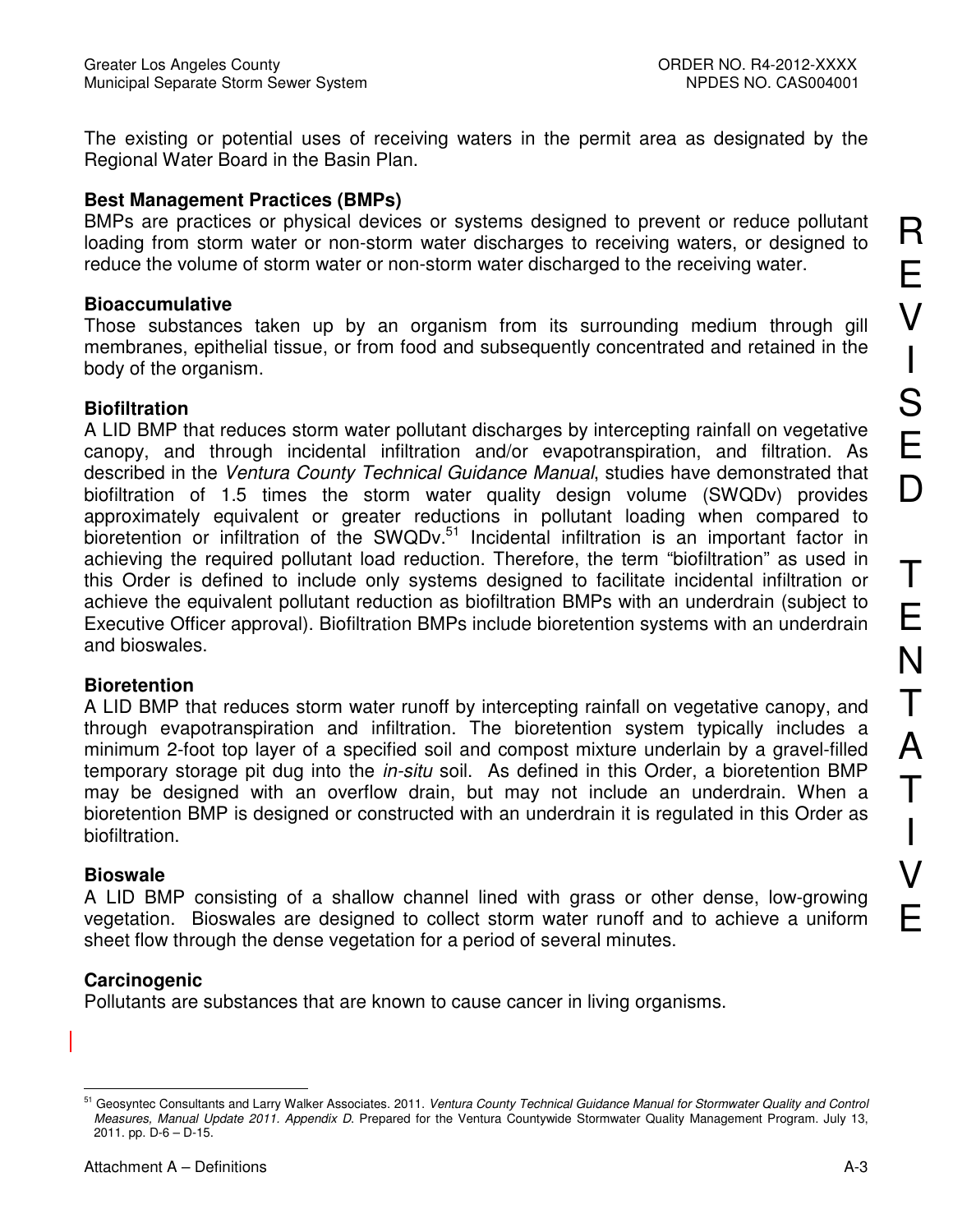## **Coefficient of Variation (CV)**

CV is a measure of the data variability and is calculated as the estimated standard deviation divided by the arithmetic mean of the observed values.

## **Commercial Development**

Any development on private land that is not heavy industrial or residential. The category includes, but is not limited to: hospitals, laboratories and other medical facilities, educational institutions, recreational facilities, plant nurseries, car wash facilities; mini-malls and other business complexes, shopping malls, hotels, office buildings, public warehouses and other light industrial complexes.

## **Commercial Malls**

Any development on private land comprised of one or more buildings forming a complex of stores which sells various merchandise, with interconnecting walkways enabling visitors to easily walk from store to store, along with parking area(s). A commercial mall includes, but is not limited to: mini-malls, strip malls, other retail complexes, and enclosed shopping malls or shopping centers.

# **Conditionally Exempt Essential Non-Storm Water Discharge**

Conditionally exempt essential non-storm water discharges are certain categories of discharges that are not composed entirely of storm water and that are allowed by the Regional Water Board to discharge to the MS4, if in compliance with all specified requirements; are not otherwise regulated by an individual or general NPDES permit; and are essential public services that are directly or indirectly required by other State or federal statute and/or regulation. These include non-storm water discharges from potable drinking water supplier distribution system releases water sources and non-emergency fire fighting activities. Conditionally exempt essential non-storm water discharges may contain minimal amounts of pollutants, however, when in compliance with industry standard BMPs and control measures, do not result in significant environmental effects. (See 55 Fed. Reg. 47990, 47995 (Nov. 16,  $1990$ )).

# **Conditionally Exempt Non-Storm Water Discharge**

Conditionally exempt non-storm water discharges are certain categories of discharges that are not composed entirely of storm water and that are either not sources of pollutants or may contain only minimal amounts of pollutants and when in compliance with specified BMPs do not result in significant environmental effects. (See 55 Fed. Reg. 47990, 47995 (Nov. 16,  $1990)$ ).

# **Construction**

Any development on private land that is not heavy industrial or residential. The category includes, but is not limited to: hospitals, laboratories and other medical facilities, educational institutions, recreational facilities, plant nurseries, car wash facilities, mini-malls and other business complexes, shopping malls, hotels, office buildings, public warehouses and other light industrial complexes. Construction activity includes any construction or demolition activity, clearing, grading, grubbing, or excavation or any other activity that results in land disturbance. Construction does not include emergency construction activities required to immediately protect public health and safety or routine maintenance activities required to maintain the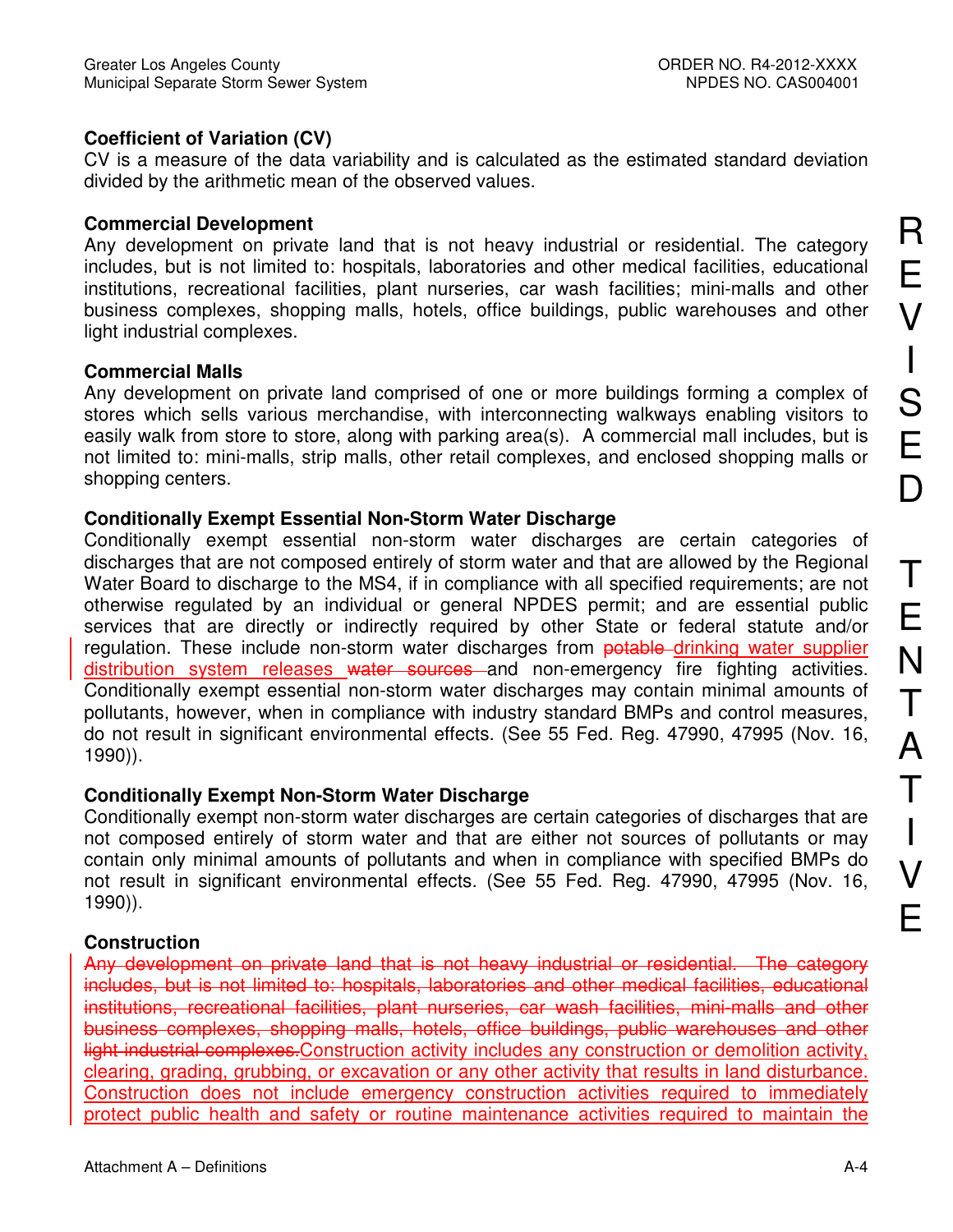integrity of structures by performing minor repair and restoration work, maintain the original line and grade, hydraulic capacity, or original purposes of the facility. See "Routine Maintenance" definition for further explanation. Where clearing, grading or excavating of underlying soil takes place during a repaving operation, State General Construction Permit coverage is required if more than one acre is disturbed or the activities are part of a larger plan.

### Control

To minimize, reduce, eliminate, or prohibit by technological, legal, contractual or other means, the discharge of pollutants from an activity or activities.

## **Daily Discharge**

Daily Discharge is defined as either: (1) the total mass of the constituent discharged over the calendar day (12:00 am through 11:59 pm) or any 24-hour period that reasonably represents a calendar day for purposes of sampling (as specified in the permit), for a constituent with limitations expressed in units of mass or; (2) the unweighted arithmetic mean measurement of the constituent over the day for a constituent with limitations expressed in other units of measurement (e.g., concentration).

The daily discharge may be determined by the analytical results of a composite sample taken over the course of one day (a calendar day or other 24-hour period defined as a day) or by the arithmetic mean of analytical results from one or more grab samples taken over the course of the day.

For composite sampling, if 1 day is defined as a 24-hour period other than a calendar day, the analytical result for the 24-hour period will be considered as the result for the calendar day in which the 24-hour period ends.

## **Daily Generation Rate (DGR)**

The estimated amount of trash deposited within a representative drainage area during a 24hour period, derived from the amount of trash collected from streets and catch basins in the area over a 30-day period.

#### **Dechlorinated/Debrominated Swimming Pool Discharge**

Swimming pool discharges which have no measurable chlorine or bromine and do not contain any detergents, wastes, or additional chemicals not typically found in swimming pool water. The term does not include swimming pool filter backwash.

## Detected, but Not Quantified (DNQ)

DNQ are those sample results less than the RL, but greater than or equal to the laboratory's MDL.

## **Development**

Any construction, rehabilitation, redevelopment or reconstruction of any public or private residential project (whether single-family, multi-unit or planned unit development); industrial, commercial, retail and other non-residential projects, including public agency projects; or mass grading for future construction. It does not include routine maintenance to maintain original line and grade, hydraulic capacity, or original purpose of facility, nor does it include emergency construction activities required to immediately protect public health and safety.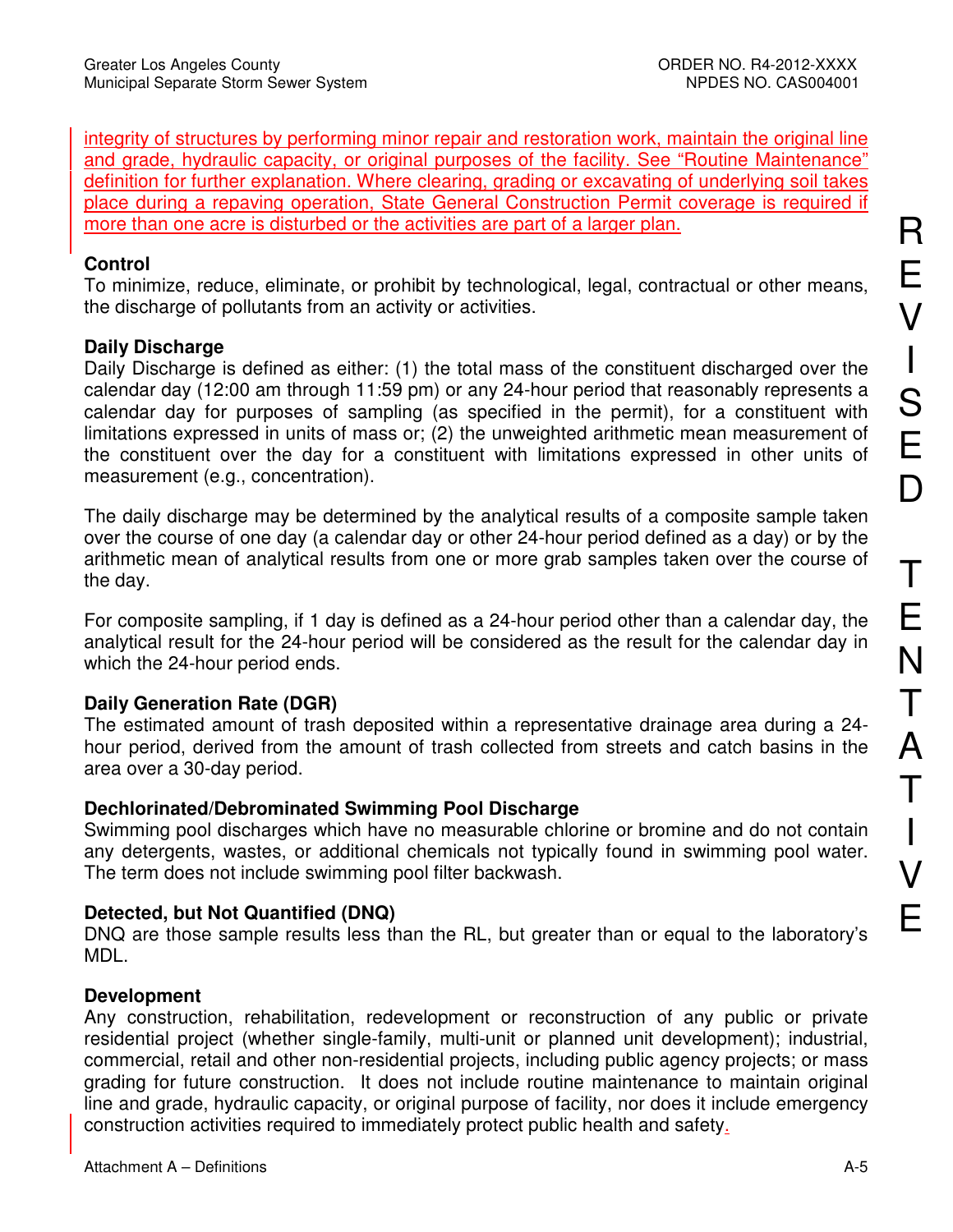## **Dilution Credit**

Dilution Credit is the amount of dilution granted to a discharge in the calculation of a water quality-based effluent limitation, based on the allowance of a specified mixing zone. It is calculated from the dilution ratio or determined through conducting a mixing zone study or modeling of the discharge and receiving water.

### **Directly Adjacent**

Situated within 200 feet of the contiguous zone required for the continued maintenance. function, and structural stability of the environmentally sensitive area.

## **Director**

The Director of a municipality and Person(s) designated by and under the Director's instruction and supervision.

## **Discharge**

When used without qualification the "discharge of a pollutant."

### **Discharging Directly**

Outflow from a drainage conveyance system that is composed entirely or predominantly of flows from the subject, property, development, subdivision, or industrial facility, and not commingled with the flows from adiacent lands.

### **Discharge of a Pollutant**

Any addition of any "pollutant" or combination of pollutants to "waters of the United States" from any "point source" or, any addition of any pollutant or combination of pollutants to the waters of the "contiguous zone" or the ocean from any point source other than a vessel or other floating craft which is being used as a means of transportation. The term discharge includes additions of pollutants into waters of the United States from: surface runoff which is collected or channeled by man; discharges through pipes, sewers, or other conveyances owned by a State, municipality, or other person which do not lead to a treatment works; and discharges through pipes, sewers, or other conveyances, leading into privately owned treatment works.

## **Disturbed Area**

An area that is altered as a result of clearing, grading, and/or excavation.

#### **Drinking Water Supplier Distribution Systems Releases**

Sources of flows from drinking water supplier storage, supply and distribution systems including flows from system failures, pressure releases, system maintenance, distribution line testing, fire hydrant flow testing; and flushing and dewatering of pipes, reservoirs, vaults, and minor non-invasive well maintenance activities not involving chemical addition(s). It does not include wastewater discharges from activities that occur at wellheads, such as well construction, well development (i.e., aquifer pumping tests, well purging, etc.), or major well maintenance. For the purposes of this Order, drinking water supplier distribution system releases include treated and raw water (from raw water pipelines, reservoirs, storage tanks, etc.) that are dedicated for drinking water supply.

## **Effective Impervious Area (EIA)**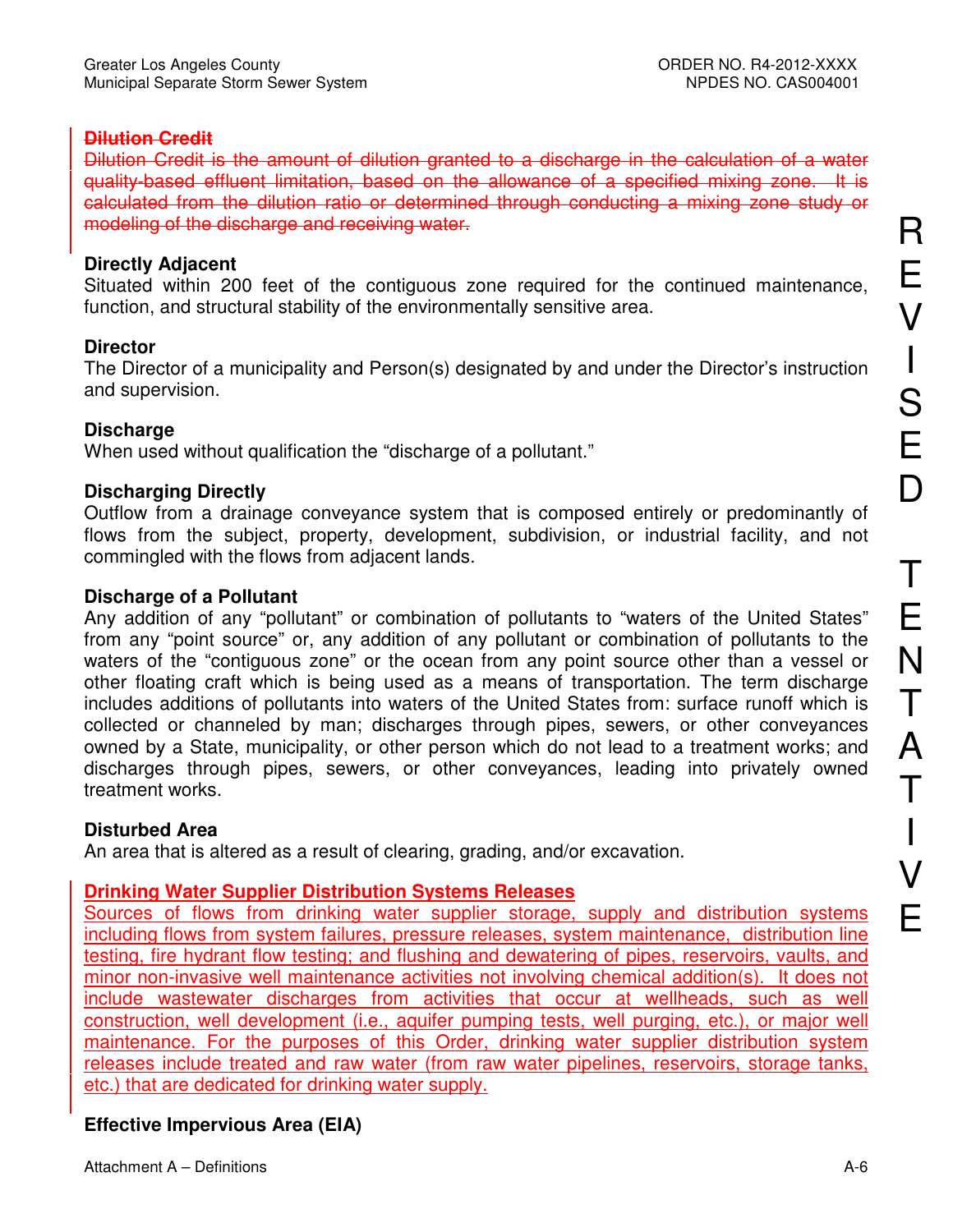EIA is the portion of the surface area that is hydrologically connected to a drainage system via a hardened conveyance or impervious surface without any intervening median to mitigate the flow volume.

## **Effluent Concentration Allowance (ECA)**

ECA is a value derived from the water quality criterion/objective, dilution credit, and ambient background concentration that is used, in conjunction with the coefficient of variation for the effluent monitoring data, to calculate a long-term average (LTA) discharge concentration. The ECA has the same meaning as waste load allocation (WLA) as used in USEPA guidance (Technical Support Document For Water Quality-based Toxics Control, March 1991, second printing, EPA/505/2-90-001).

### **Effluent Limitation**

Any restriction imposed on quantities, discharge rates, and concentrations of pollutants, which are discharged from point sources to waters of the U.S. (40 CFR § 122.2).

## **Enclosed Bays**

Enclosed Bays means indentations along the coast that enclose an area of oceanic water within distinct headlands or harbor works. Enclosed bays include all bays where the narrowest distance between the headlands or outermost harbor works is less than 75 percent of the greatest dimension of the enclosed portion of the bay. Enclosed bays include, but are not limited to, Humboldt Bay, Bodega Harbor, Tomales Bay, Drake's Estero, San Francisco Bay, Morro Bay, Los Angeles-Long Beach Harbor, Upper and Lower Newport Bay, Mission Bay, and San Diego Bay. Enclosed bays do not include inland surface waters or ocean waters.

## **Environmentally Sensitive Areas (ESAs)**

An area in which plant or animal life or their habitats are either rare or especially valuable because of their special nature or role in an ecosystem and which would be easily disturbed or degraded by human activities and developments (California Public Resources Code § 30107.5). Areas subject to storm water mitigation requirements are: areas designated as Significant Ecological Areas by the County of Los Angeles (Los Angeles County Significant Areas Study, Los Angeles County Department of Regional Planning (1976) and amendments); an area designated as a Significant Natural Area by the California Department of Fish and Game's Significant Natural Areas Program, provided that area has been field verified by the Department of Fish and Game; an area listed in the Basin Plan as supporting the "Rare, Threatened, or Endangered Species (RARE)" beneficial use; and an area identified by a Permittee as environmentally sensitive.

## **Estimated Chemical Concentration**

The estimated chemical concentration that results from the confirmed detection of the substance by the analytical method below the ML value.

## **Estuaries**

Estuaries means waters, including coastal lagoons, located at the mouths of streams that serve as areas of mixing for fresh and ocean waters. Coastal lagoons and mouths of streams that are temporarily separated from the ocean by sandbars shall be considered estuaries. Estuarine waters shall be considered to extend from a bay or the open ocean to a point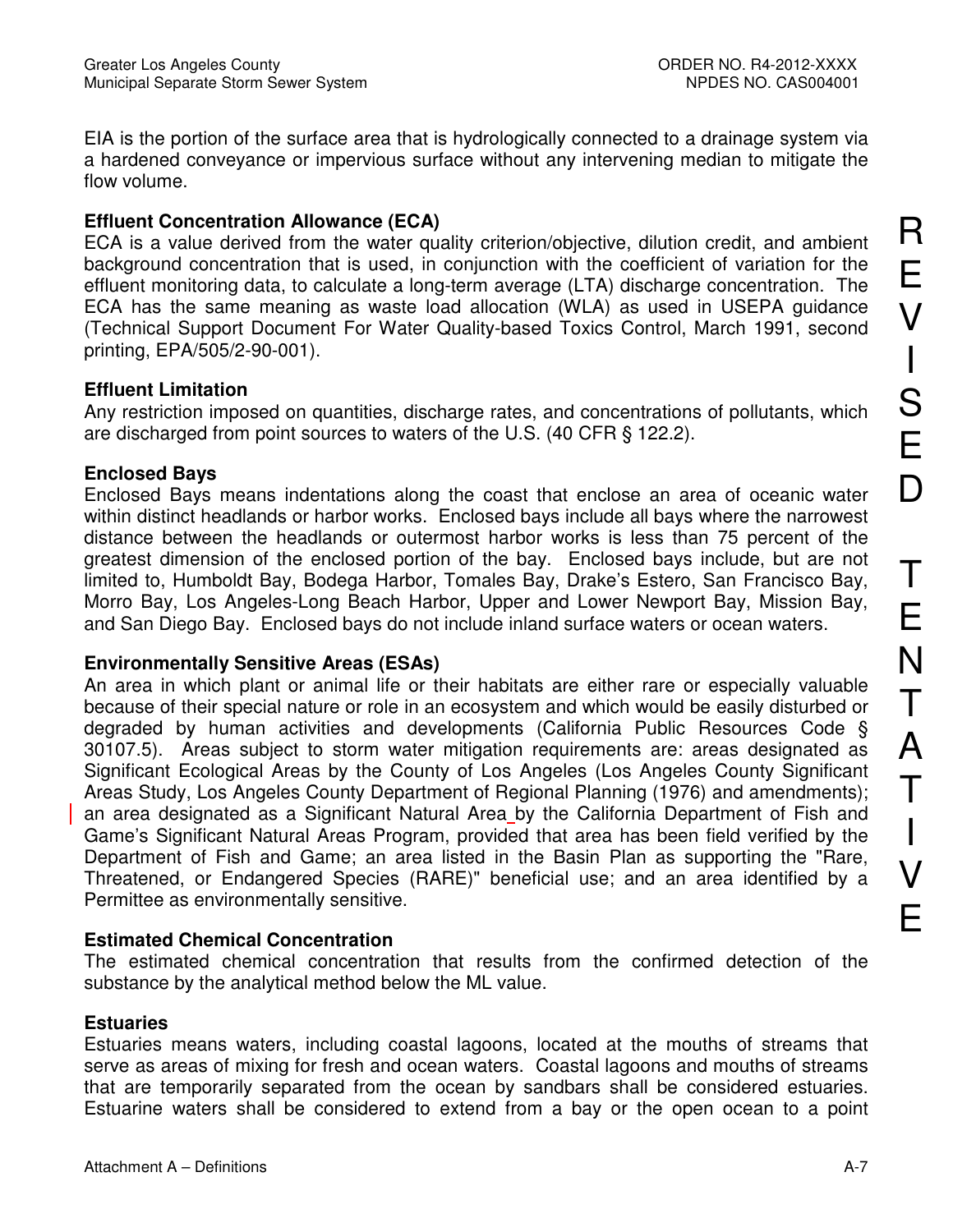upstream where there is no significant mixing of fresh water and seawater. Estuarine waters included, but are not limited to, the Sacramento-San Joaquin Delta, as defined in California Water Code section 12220, Suisun Bay, Carguinez Strait downstream to the Carguinez Bridge, and appropriate areas of the Smith, Mad, Eel, Noyo, Russian, Klamath, San Diego, and Otay rivers. Estuaries do not include inland surface waters or ocean waters.

## **Existing Discharger**

Any discharger that is not a new discharger. An existing discharger includes an "increasing discharger" (i.e., any existing facility with treatment systems in place for its current discharge that is or will be expanding, upgrading, or modifying its permitted discharge after the effective date of this Order).

## **Flow-through treatment BMPs**

Flow-through treatment BMPs include modular, vault type "high flow biotreatment" devices contained within an impervious vault with an underdrain or designed with an impervious liner and an underdrain.

## **Full Capture System**

Any single device or series of devices, certified by the Executive Officer, that traps all particles retained by a 5 mm mesh screen and has a design treatment capacity of not less than the peak flow rate Q resulting from a one-year, one-hour storm in the sub-drainage area. The Rational Equation is used to compute the peak flow rate:

Where:

$$
Q = C \times I \times A,
$$

 $Q =$  design flow rate (cubic feet per second, cfs);

 $C =$  runoff coefficient (dimensionless);

I = design rainfall intensity (inches per hour, as determined per the Los Angeles County rainfall isohyetal maps relevant to the Los Angeles River watershed), and

 $A = sub-drainage area (acres).$ 

# **General Construction Activities Storm Water Permit (GCASP)**

The general NPDES permit adopted by the State Board which authorizes the discharge of storm water from construction activities under certain conditions.

# **General Industrial Activities Storm Water Permit (GIASP)**

The general NPDES permit adopted by the State Board which authorizes the discharge of storm water from certain industrial activities under certain conditions.

# **Green Roof**

A LID BMP using planter boxes and vegetation to intercept rainfall on the roof surface. Rainfall is intercepted by vegetation leaves and through evapotranspiration. Green roofs may be designed as either a bioretention BMP or as a biofiltration BMP. To receive credit as a bioretention BMP, the green roof system planting medium shall be of sufficient depth to provide capacity within the pore space volume to contain the design storm depth and may not be designed or constructed with an underdrain.

## **Hillside**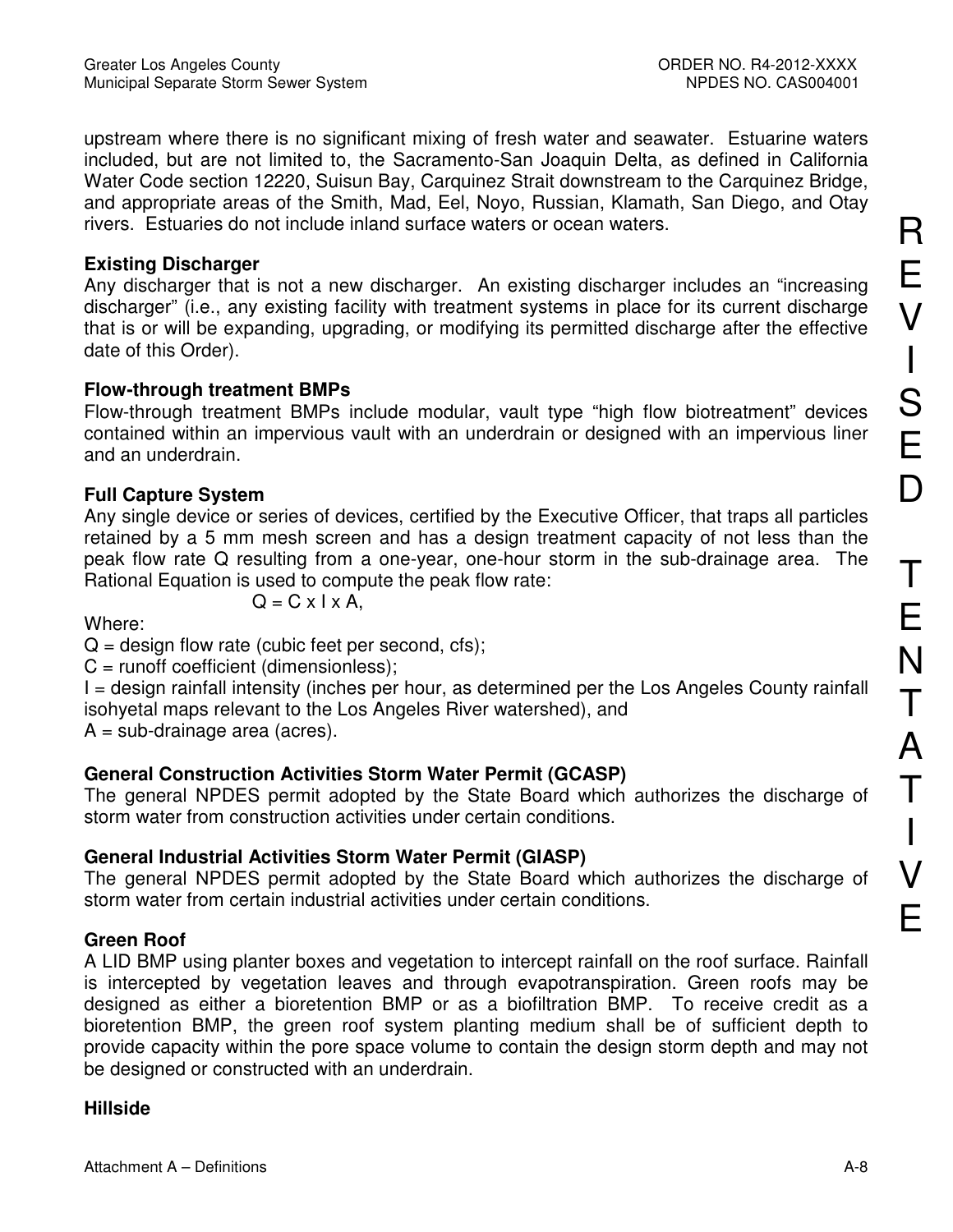Property located in an area with known erosive soil conditions, where the development contemplates grading on any natural slope that is 25% or greater and where grading contemplates cut or fill slopes.

## **Hydrologic Unit Code (HUC)**

A standardized watershed classification system in which each hydrologic unit is identified by a unique hydrologic unit code (HUC). The HUC may consist of an eight (8) to twelve (12) digit number. The 8-digit HUC identifies an area based on four levels of classification: region, subregion, hydrologic basin, and hydrologic sub-basin. The Watershed Boundary Dataset includes the 12-digit HUC delineation, which further divides each hydrologic unit into watersheds and sub-watersheds based on scientific information and not administrative boundaries. The Watershed Boundary Dataset is the highest resolution and the most detailed delineation of the watershed boundaries. The mapping precision has been improved to a scale of 1:24,000.

## **Illicit Connection**

Any man-made conveyance that is connected to the storm drain system without a permit, excluding roof drains and other similar type connections. Examples include channels, pipelines, conduits, inlets, or outlets that are connected directly to the storm drain system.

## **Illicit Discharge**

Any discharge into the MS4 or from the MS4 into a receiving water that is prohibited under local, state, or federal statutes, ordinances, codes, or regulations. The term illicit discharge includes any non-storm water discharge, except authorized non-storm water discharges; conditionally exempt non-storm water discharges; and non-storm water discharges resulting from natural flows specifically identified in Part III.A.1.d.

## **Illicit Disposal**

Any disposal, either intentionally or unintentionally, of material(s) or waste(s) that can pollute storm water.

## Improved drainage system

An improved drainage system is a drainage system that has been channelized or armored. The clearing or dredging of a natural drainage system does not cause the system to be classified as an improved drainage system.

# **Industrial/Commercial Facility**

Any facility involved and/or used in the production, manufacture, storage, transportation, distribution, exchange or sale of goods and/or commodities, and any facility involved and/or used in providing professional and non-professional services. This category of facilities includes, but is not limited to, any facility defined by either the Standard Industrial Classifications (SIC) or the North American Industry Classification System (NAICS). Facility ownership (federal, state, municipal, private) and profit motive of the facility are not factors in this definition.

# Industrial Activities Storm Water General Permit (IASGP)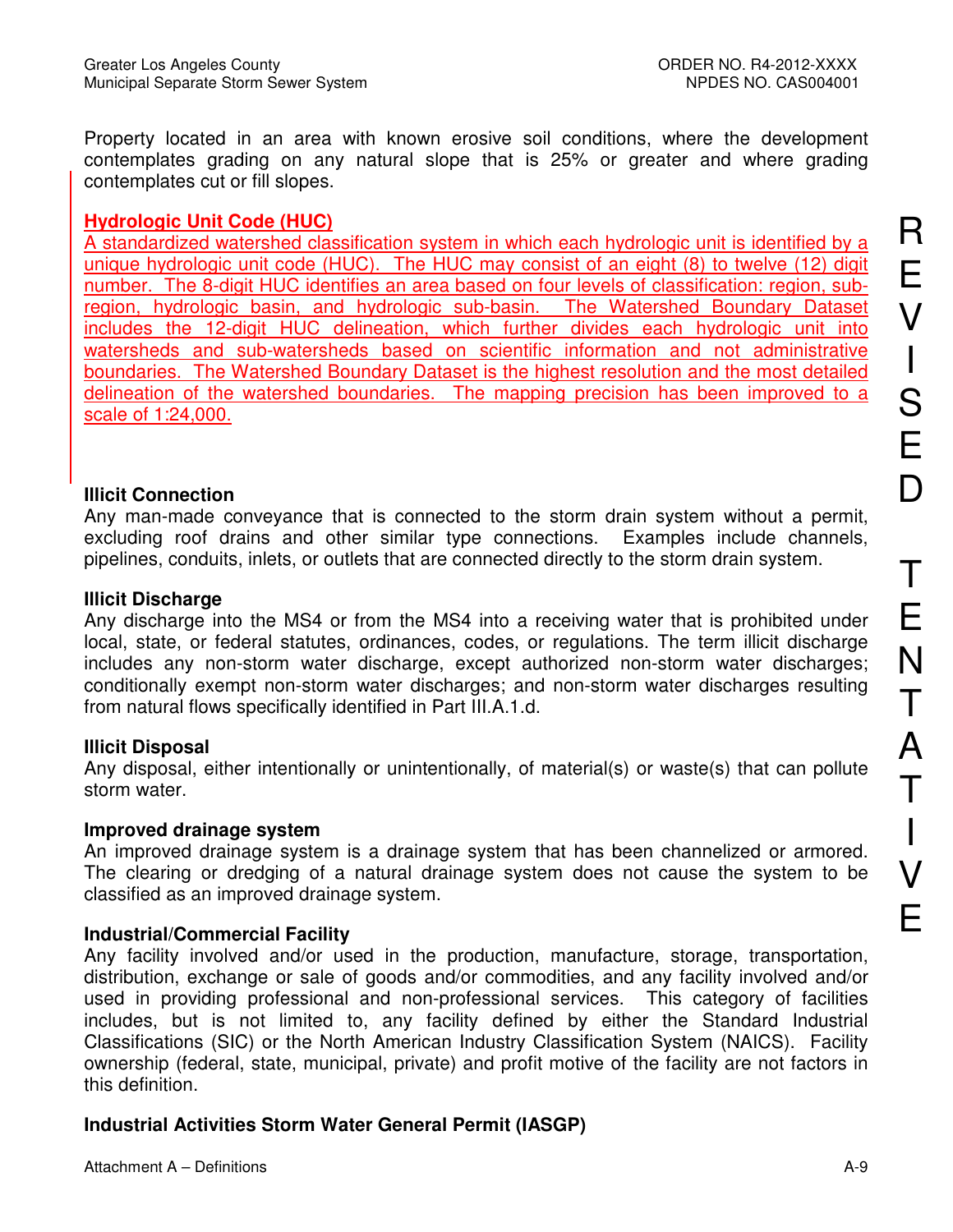The general NPDES permit adopted by the State Water Board, which authorizes the discharge of storm water from certain industrial activities under certain conditions.

#### **Industrial Park**

A land development that is set aside for industrial development. Industrial parks are usually located close to transport facilities, especially where more than one transport modalities coincide: highways, railroads, airports, and navigable rivers. It includes office parks, which have offices and light industry.

### **Infiltration BMP**

A LID BMP that reduces storm water runoff by capturing and infiltrating the runoff into in-situ soils or amended on-site soils. Examples of infiltration BMPs include infiltration basins, dry wells, and pervious pavement.52

#### **Inland Surface Waters**

All surface waters of the State that do not include the ocean, enclosed bays, or estuaries.

### **Inspection**

Entry and the conduct of an on-site review of a facility and its operations, at reasonable times, to determine compliance with specific municipal or other legal requirements. The steps involved in performing an inspection, include, but are not limited to:

- 1. Pre-inspection documentation research.;
- 2. Request for entry;
- 3. Interview of facility personnel;
- 4. Facility walk-through.
- 5. Visual observation of the condition of facility premises;
- 6. Examination and copying of records as required;
- 7. Sample collection (if necessary or required);
- 8. Exit conference (to discuss preliminary evaluation); and,
- 9. Report preparation, and if appropriate, recommendations for coming into compliance.

In the case of restaurants, a Permittee may conduct an inspection from the curbside, provided that such "curbside" inspection provides the Permittee with adequate information to determine an operator's compliance with BMPs that must be implemented per requirements of this Order, Regional Water Board Resolution No. 98-08, County and municipal ordinances, and the SOMP.

## **Instantaneous Maximum Effluent Limitation**

The highest allowable value for any single grab sample or aliquot (i.e., each grab sample or aliquot is independently compared to the instantaneous maximum limitation).

## **Instantaneous Minimum Effluent Limitation**

<sup>52</sup> Some types of infiltration BMPs such as dry wells, may meet the definition of a Class V, deep well injection facility and may be subject to permitting under U.S. EPA requirements.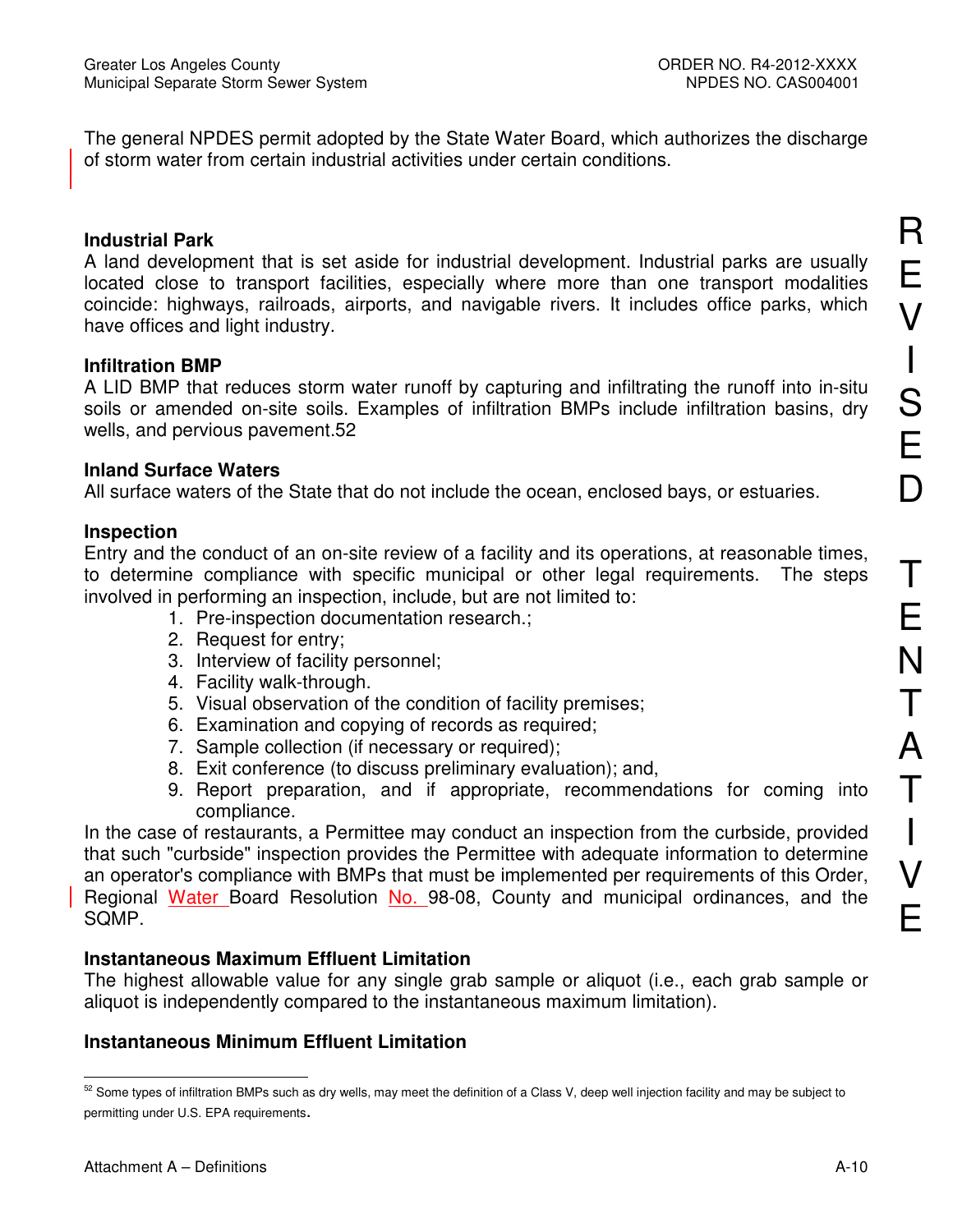The lowest allowable value for any single grab sample or aliquot (i.e., each grab sample or aliquot is independently compared to the instantaneous minimum limitation).

#### **Institutional Controls**

Programmatic trash control measures that do not require construction or structural modifications to the MS4. Examples include street sweeping, public education, and clean out of catch basins that discharge to storm drains.

Integrated Pest Management (IPM) is an ecosystem-based strategy that focuses on longterm prevention of pests or their damage through a combination of techniques such as biological control, habitat manipulation, modification of cultural practices, and use of resistant varieties.

#### Large Municipal Separate Storm Sewer System (MS4)

All MS4s that serve a population greater than 250,000 (1990 Census) as defined in 40 CFR 122.26 (b)(4). The Regional Water Board designated Los Angeles County as a large MS4 in 1990, based on: (i) the U.S. Census Bureau 1990 population count of 8.9 million, and (ii) the interconnectivity of the MS4s in the incorporated and unincorporated areas within the County.

#### **Local SWPPP**

The Storm Water Pollution Prevention Plan required by the local agency for a project that disturbs one or more acres of land.

#### **Low Impact Development (LID)**

LID consists of building and landscape features designed to retain or filter storm water runoff.

#### **Maior Outfall**

Major municipal separate storm sewer outfall (or "major outfall") means a municipal separate storm sewer outfall that discharges from a single pipe with an inside diameter of 36 inches or more or its equivalent (discharge from a single conveyance other than circular pipe which is associated with a drainage area of more than 50 acres); or for municipal separate storm sewers that receive storm water from lands zoned for industrial activity (based on comprehensive zoning plans or the equivalent), an outfall that discharges from a single pipe with an inside diameter of 12 inches or more or from its equivalent (discharge from other than a circular pipe associated with a drainage area of 2 acres or more). (40 CFR  $\S$  122.26(b)(5))

#### **Maximum Daily Effluent Limitation (MDEL)**

The highest allowable daily discharge of a pollutant, over a calendar day (or 24-hour period). For pollutants with limitations expressed in units of mass, the daily discharge is calculated as the total mass of the pollutant discharged over the day. For pollutants with limitations expressed in other units of measurement, the daily discharge is calculated as the arithmetic mean measurement of the pollutant over the day.

#### **Maximum Extent Practicable (MEP)**

In selecting BMPs which will achieve MEP, it is important to remember that municipalities will be responsible to reduce the discharge of pollutants in storm water to the maximum extent practicable. This means choosing effective BMPs, and rejecting applicable BMPs only where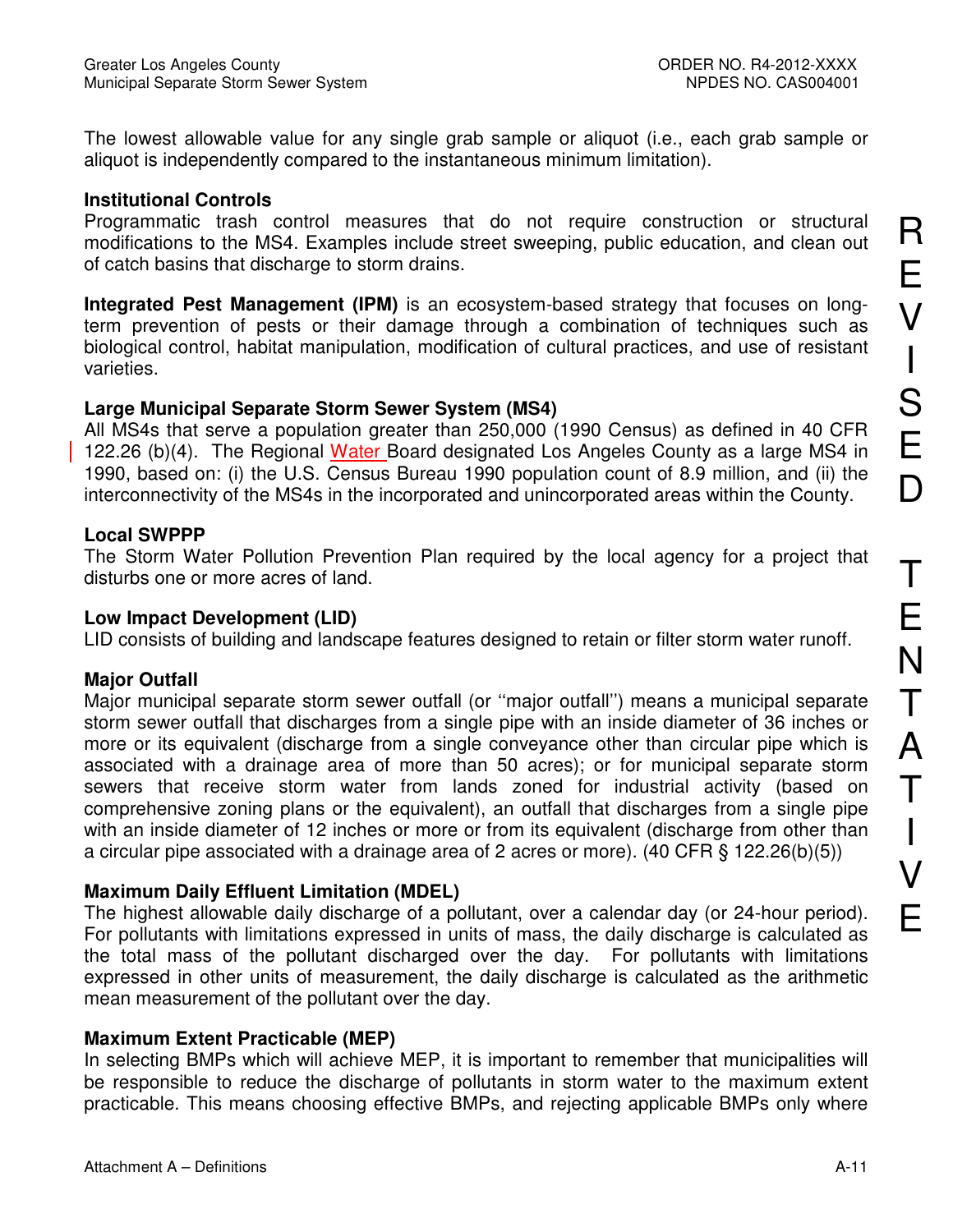other effective BMPs will serve the same purpose, the BMPs would not be technically feasible. or the cost would be prohibitive. The following factors may be useful to consider:

- 1. Effectiveness: Will the BMP address a pollutant of concern?
- 2. Regulatory Compliance: Is the EMP in compliance with storm water regulations as well as other environmental regulations?
- 3. Public acceptance: Does the BMP have public support?
- 4. Cost: Will the cost of implementing the BMP have a reasonable relationship to the pollution control benefits to be achieved?
- 5. Technical Feasibility: Is the BMP technically feasible considering soils, geography, water resources, etc.?

After selecting a menu of BMPs, it is of course the responsibility of the discharger to insure that all BMPs are implemented.

## **Median**

The middle measurement in a set of data. The median of a set of data is found by first arranging the measurements in order of magnitude (either increasing or decreasing order). If the number of measurements (n) is odd, then the median =  $X_{(n+1)/2}$ . If n is even, then the median =  $(X_{n/2} + X_{(n/2)+1})/2$  (i.e., the midpoint between the  $n/2$  and  $n/2+1$ ).

## **Method Detection Limit (MDL)**

MDL is the minimum concentration of a substance that can be measured and reported with 99 percent confidence that the analyte concentration is greater than zero, as defined in 40 CFR Part 136, Attachment B (revised as of July 3, 1999).

## Minimum Level (ML)

ML is the concentration at which the entire analytical system must give a recognizable signal and acceptable calibration point. The ML is the concentration in a sample that is equivalent to the concentration of the lowest calibration standard analyzed by a specific analytical procedure, assuming that all the method specified sample weights, volumes, and processing steps have been followed.

# **Mixing Zone**

Mixing Zone is a limited volume of receiving water that is allocated for mixing with a wastewater discharge where water quality criteria can be exceeded without causing adverse effects to the overall water body.

# **Municipal Separate Storm Sewer System (MS4)**

A conveyance or system of conveyances (including roads with drainage systems, municipal streets, catch basins, curbs, qutters, ditches, manmade channels, or storm drains):

(i) Owned or operated by a State, city, town, borough, county, parish, district, association, or other public body (created by or pursuant to State law) having jurisdiction over disposal of sewage, industrial wastes, storm water, or other wastes, including special districts under State law such as a sewer district, flood control district or drainage district, or similar entity, or an Indian tribe or an authorized Indian tribal organization, or a designated and approved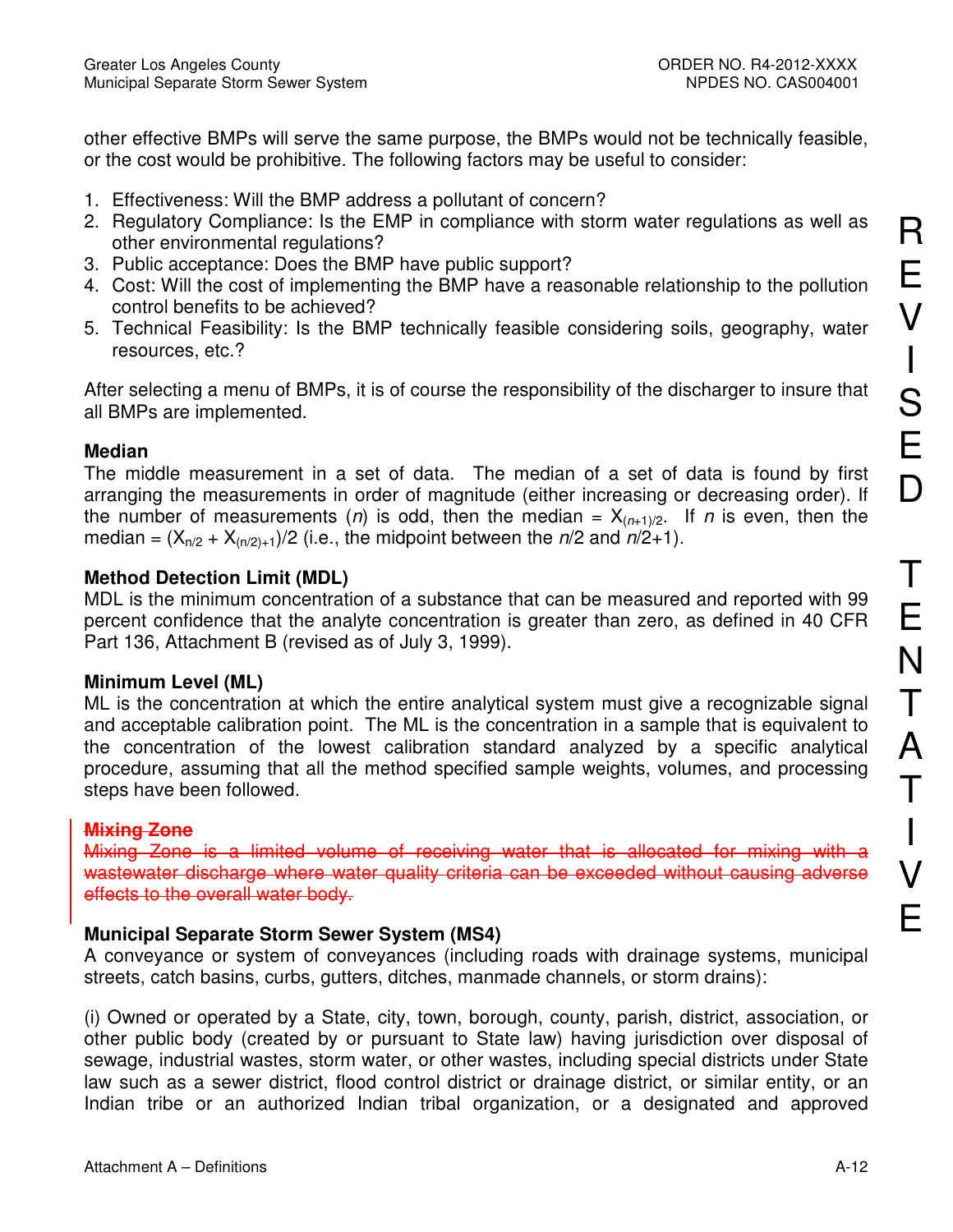management agency under section 208 of the CWA that discharges to waters of the United States:

(ii) Designed or used for collecting or conveying storm water;

(iii) Which is not a combined sewer; and

(iv) Which is not part of a Publicly Owned Treatment Works (POTW) as defined at 40 CFR §  $122.2.$ 

 $(40$  CFR § 122.26(b)(8))

## **National Pollutant Discharge Elimination System (NPDES)**

The national program for issuing, modifying, revoking and reissuing, terminating, monitoring and enforcing permits, and imposing and enforcing pretreatment requirements, under CWA §307, 402, 318, and 405. The term includes an "approved program."

## **Natural Drainage System**

A natural drainage system is a drainage system that has not been improved (e.g., channelized or armored). The clearing or dredging of a natural drainage system does not cause the system to be classified as an improved drainage system.

### **New Development**

Land disturbing activities; structural development, including construction or installation of a building or structure, creation of impervious surfaces; and land subdivision.

## **Non-Storm Water Discharge**

Any discharge into the MS4 or from the MS4 into a receiving water that is not composed entirely of storm water.

## **Not Detected (ND)**

Sample results which are less than the laboratory's MDL.

## **Nuisance**

Anything that meets all of the following requirements: (1) is injurious to health, or is indecent or offensive to the senses, or an obstruction to the free use of property, so as to interfere with the comfortable enjoyment of life or property; (2) affects at the same time an entire community or neighborhood, or any considerable number of persons, although the extent of the annoyance or damage inflicted upon individuals may be unequal.; (3) occurs during, or as a result of, the treatment or disposal of wastes.

## **Ocean Waters**

The territorial marine waters of the State as defined by California law to the extent these waters are outside of enclosed bays, estuaries, and coastal lagoons. Discharges to ocean waters are regulated in accordance with the State Water Board's California Ocean Plan.

# **Outfall**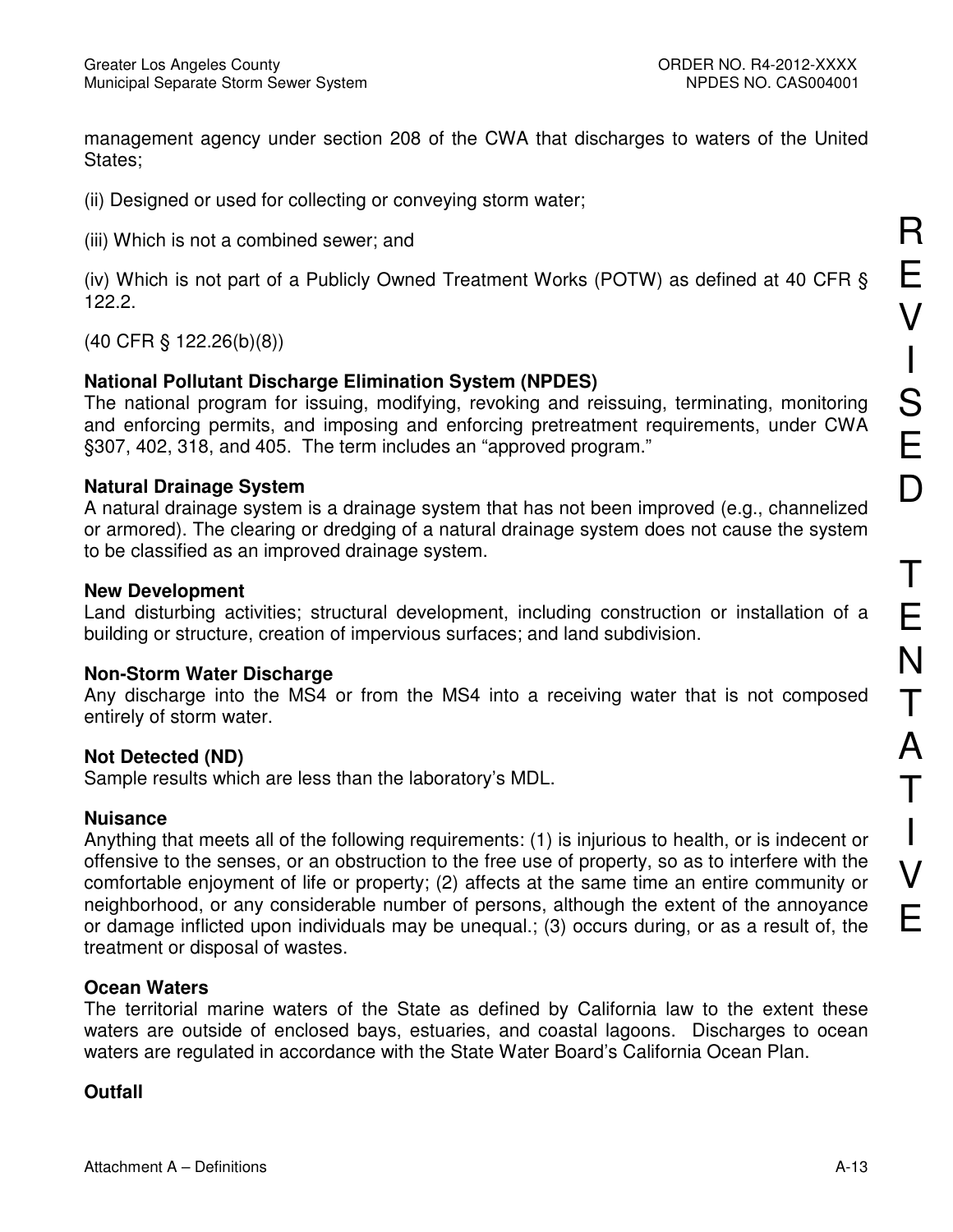A point source as defined by 40 CFR 122.2 at the point where a municipal separate storm sewer discharges to waters of the United States and does not include open conveyances connecting two municipal separate storm sewers, or pipes, tunnels or other conveyances with connect segments of the same stream or other waters of the United Sates and are used to convey waters of the United States.  $(40 \text{ CFR} \text{S} 122.26(b)(9))$ 

#### **Parking Lot**

Land area or facility for the parking or storage of motor vehicles used for businesses. commerce, industry, or personal use, with a lot size of 5,000 square feet or more of surface area, or with 25 or more parking spaces.

## **Partial Capture Device**

Any structural trash control device that has not been certified by the Executive Officer as meeting the "full capture" performance requirements.

### Permittee(s)

Co-Permittees and any agency named in this Order as being responsible for permit conditions within its jurisdiction. Permittees to this Order include the Los Angeles County Flood Control District, Los Angeles County, and the cities of Agoura Hills, Alhambra, Arcadia, Artesia, Azusa, Baldwin Park, Bellflower, Bell Gardens, Beverly Hills, Bradbury, Burbank, Calabasas, Carson, Cerritos, Claremont, Commerce, Compton, Covina, Cudahy, Culver City, Diamond Bar, Downey, Duarte, El Monte, El Segundo, Gardena, Glendale, Glendora, Hawaiian Gardens, Hawthorne, Hermosa Beach, Hidden Hills, Huntington Park, Industry, Inglewood, Irwindale, La Canada Flintridge, La Habra Heights, Lakewood, La Mirada, La Puente, La Verne, Lawndale, Lomita, Los Angeles, Lynwood, Malibu, Manhattan Beach, Maywood, Monrovia, Montebello, Monterey Park, Norwalk, Palos Verdes Estates, Paramount, Pasadena, Pico Rivera, Pomona, Rancho Palos Verdes, Redondo Beach, Rolling Hills, Rolling Hills Estates, Rosemead, San Dimas, San Fernando, San Gabriel, San Marino, Santa Clarita, Santa Fe Springs, Santa Monica, Sierra Madre, Signal Hill, South El Monte, South Gate, South Pasadena, Temple City, Torrance, Vernon, Walnut, West Covina, West Hollywood, Westlake Village, and Whittier.

#### **Persistent Pollutants**

Persistent pollutants are substances for which degradation or decomposition in the environment is nonexistent or very slow.

## **Planning Priority Projects**

Those projects that are required to incorporate appropriate storm water mitigation measures into the design plan for their respective project. These types of projects include:

- Ten or more unit homes (includes single family homes, multifamily homes,  $1.$ condominiums, and apartments)
- $2.$ A 100,000 or more square feet of impervious surface area industrial/commercial development (1 ac starting March 2003)
- $3<sub>1</sub>$ Automotive service facilities (SIC 5013, 5014, 5541, 7532-7534, and 7536-7539)
- Retail gasoline outlets  $4_{\cdot}$
- Restaurants (SIC 5812)  $5.$
- Parking lots 5,000 square feet or more of surface area or with 25 or more parking 6. spaces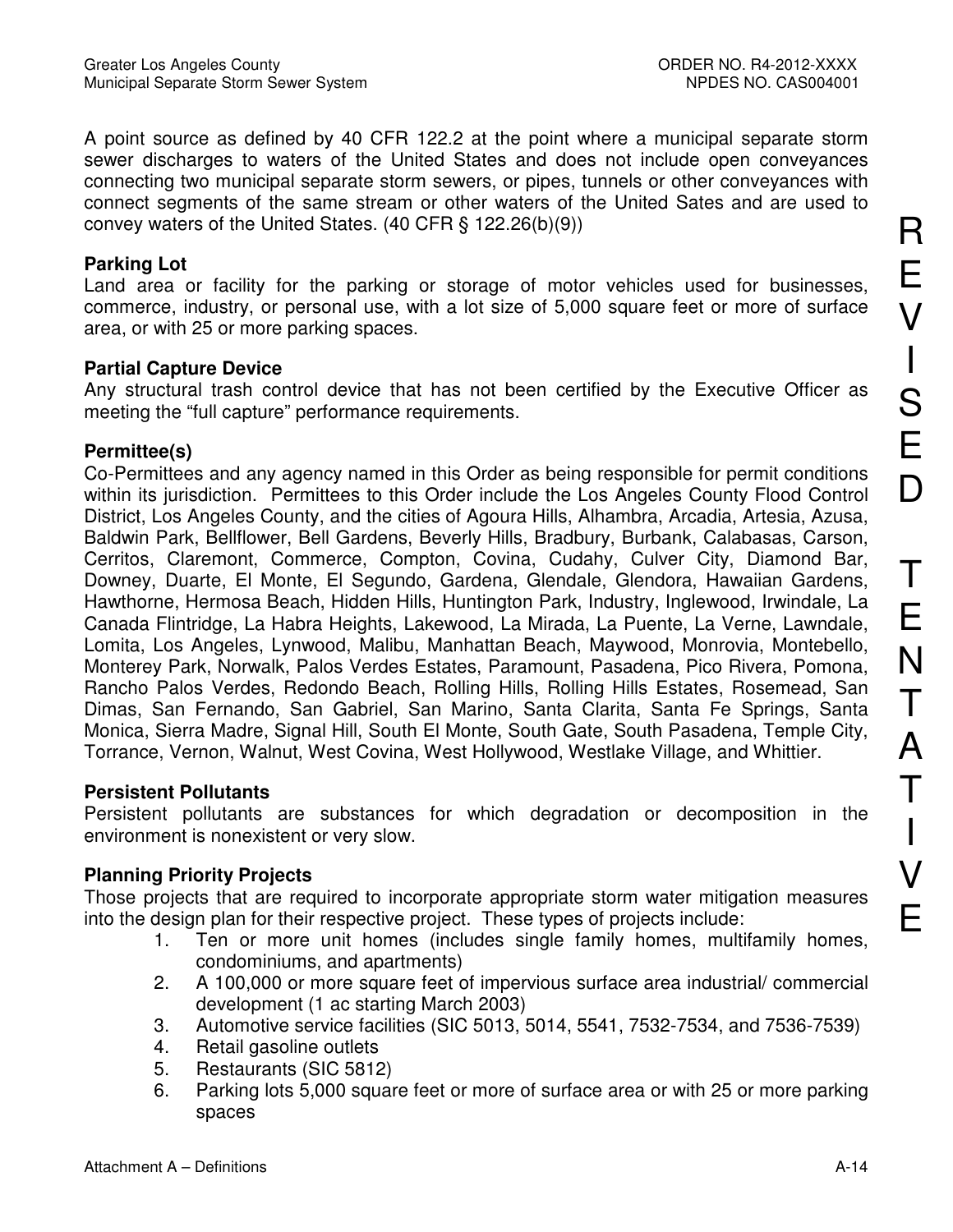- $7.$ Redevelopment projects in subject categories that meet Redevelopment thresholds
- 8. Projects located in or directly adjacent to or discharging directly to an ESA, which meet thresholds; and 9. Those projects that require the implementation of a sitespecific plan to mitigate post-development storm water for new development not requiring a SUSMP but which may potentially have adverse impacts on postdevelopment storm water quality, where the following project characteristics exist:
	- Vehicle or equipment fueling areas; a)
	- Vehicle or equipment maintenance areas, including washing and repair; b)
	- Commercial or industrial waste handling or storage;  $\mathsf{C}$
	- Outdoor handling or storage of hazardous materials;  $\mathsf{d}$
	- e) Outdoor manufacturing areas;
	- Outdoor food handling or processing; f)
	- g) Outdoor animal care, confinement, or slaughter; or
	- h) Outdoor horticulture activities.

## **Point Source**

Any discernible, confined, and discrete conveyance, including but not limited to, any pipe, ditch, channel, tunnel, conduit, well, discrete fissure, container, rolling stock, concentrated animal feeding operation, landfill leachate collection system, vessel or other floating craft from which pollutants are or may be discharged. This term does not include return flows from irrigated agriculture or agricultural storm water runoff. (40 CFR § 122.2)

## **Pollutant Minimization Program (PMP)**

PMP means waste minimization and pollution prevention actions that include, but are not limited to, product substitution, waste stream recycling, alternative waste management methods, and education of the public and businesses. The goal of the PMP shall be to reduce all potential sources of a priority pollutant(s) through pollutant minimization (control) strategies, including pollution prevention measures as appropriate, to maintain the effluent concentration at or below the water quality-based effluent limitation. Pollution prevention measures may be particularly appropriate for persistent bioaccumulative priority pollutants where there is evidence that beneficial uses are being impacted. The Regional Water Board may consider cost effectiveness when establishing the requirements of a PMP. The completion and implementation of a Pollution Prevention Plan, if required pursuant to California Water Code section 13263.3(d), shall be considered to fulfill the PMP requirements.

## **Pollutants**

Those "pollutants" defined in CWA §502(6) (33.U.S.C.§1362(6)), and incorporated by reference into California Water Code §13373

## **Pollution Prevention**

Pollution Prevention means any action that causes a net reduction in the use or generation of a hazardous substance or other pollutant that is discharged into water and includes, but is not limited to, input change, operational improvement, production process change, and product reformulation (as defined in California Water Code Section 13263.3). Pollution prevention does not include actions that merely shift a pollutant in wastewater from one environmental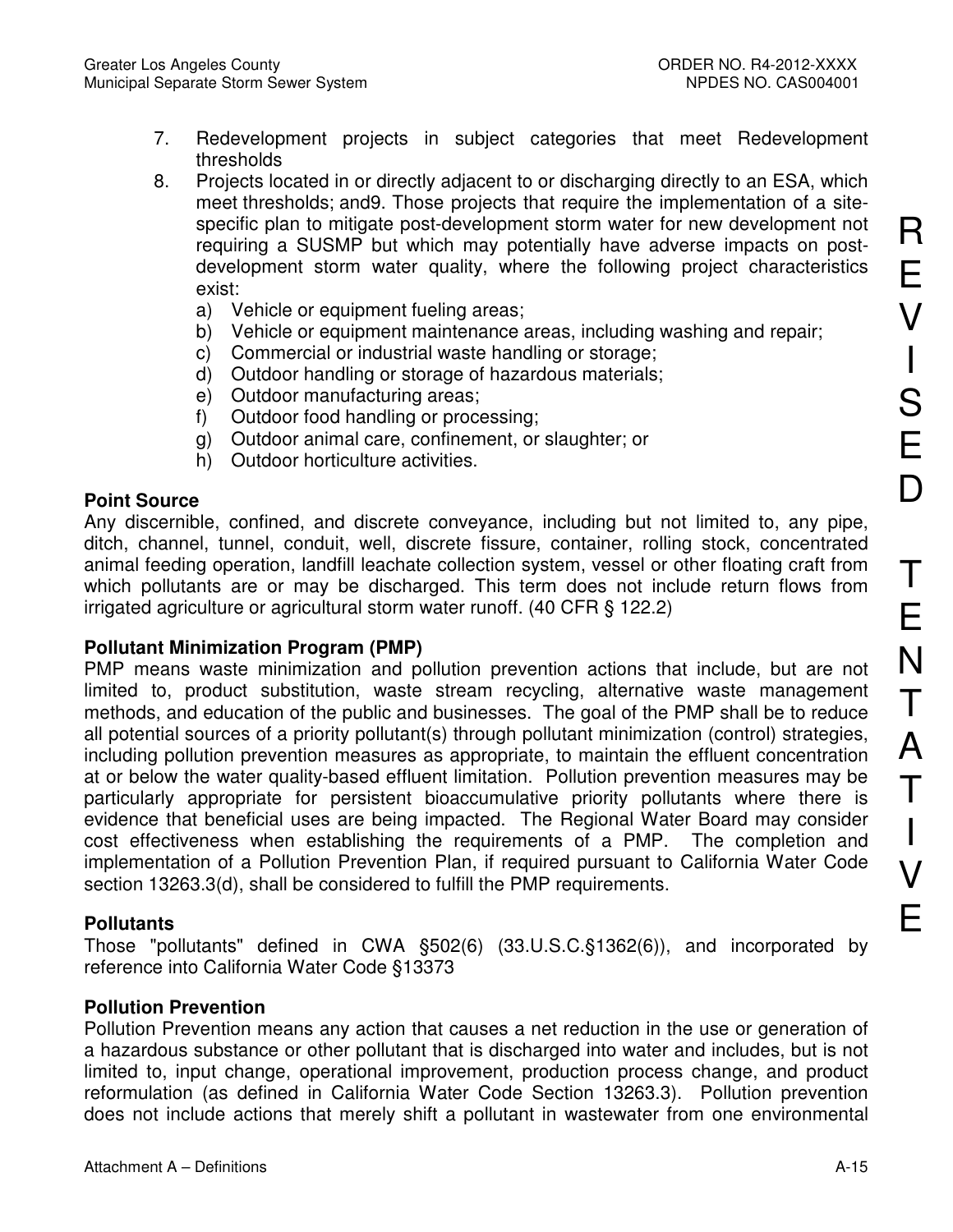medium to another environmental medium, unless clear environmental benefits of such an approach are identified to the satisfaction of the State or Regional Water Board.

#### **Potable Water**

Water that meets the drinking water standards of the US Environmental Protection Agency.

#### **Potable Water Distribution Systems Releases**

Sources of flows from drinking water storage, supply and distribution systems including flows from system failures, pressure releases, system maintenance, distribution line testing, fire hydrant flow testing; and flushing and dewatering of pipes, reservoirs, vaults, and minor noninvasive well maintenance activities not involving chemical addition(s). It does not include wastewater discharges from activities that occur at wellheads, such as well construction, well development (i.e., aquifer pumping tests, well purging, etc.), or major well maintenance.

#### **Project**

All development, redevelopment, and land disturbing activities. The term is not limited to "Project" as defined under CEQA (Pub. Resources Code §21065).

#### **Rain Event**

Any rain event greater than 0.1 inch in 24 hours except where specifically stated otherwise

#### **Rainfall Harvest and Use**

Rainfall harvest and use is an LID BMP system designed to capture runoff, typically from a roof but can also include runoff capture from elsewhere within the site, and to provide for temporary storage until the harvested water can be used for irrigation or non-potable uses. The harvested water may also be used for potable water uses if the system includes disinfection treatment and is approved for such use by the local building department.

#### Rare, Threatened, or Endangered Species (RARE)

A beneficial use for waterbodies in the Los Angeles Region, as designated in the Basin Plan (Table 2-1), that supports habitats necessary, at least in part, for the survival and successful maintenance of plant or animal species established under state or federal law as rare, threatened, or endangered

#### **Raw Water**

Water that is taken from the environment by drinking water suppliers with the intent to subsequently treat or purify it to produce potable water. Raw water does not include wastewater discharges from activities that occur at wellheads, such as well construction, well development (i.e., aquifer pumping tests, well purging, etc.), or major well maintenance.

#### **Receiving Water**

A "water of the United States" into which waste and/or pollutants are or may be discharged.

#### **Receiving Water Limitation**

Any applicable numeric or narrative water quality objective or criterion, or limitation to implement the applicable water quality objective or criterion, for the receiving water as contained in Chapter 3 or 7 of the Water Quality Control Plan for the Los Angeles Region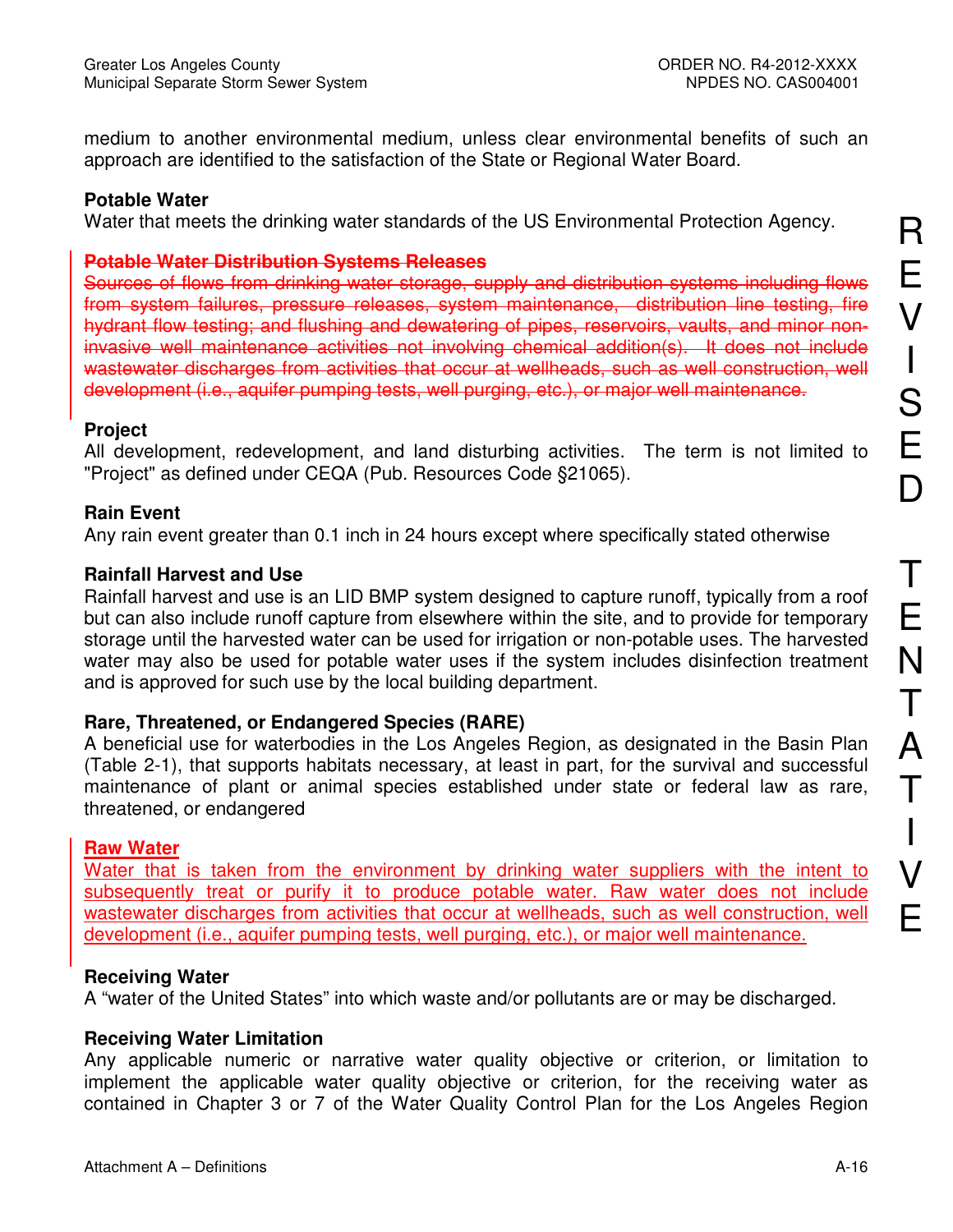(Basin Plan), water quality control plans or policies adopted by the State Water Board, or federal regulations, including but not limited to, 40 CFR § 131.38.

#### **Redevelopment**

Land-disturbing activity that results in the creation, addition, or replacement of 5,000 square feet or more of impervious surface area on an already developed site. Redevelopment includes, but is not limited to: the expansion of a building footprint; addition or replacement of a structure; replacement of impervious surface area that is not part of a routine maintenance activity; and land disturbing activities related to structural or impervious surfaces. It does not include routine maintenance to maintain original line and grade, hydraulic capacity, or original purpose of facility, nor does it include emergency construction activities required to immediately protect public health and safety.

### **Regional Administrator**

The Regional Administrator of the Regional Office of the USEPA or the authorized representative of the Regional Administrator.

## **Reporting Level (RL)**

RL is the ML (and its associated analytical method) chosen by the Discharger for reporting and compliance determination from the MLs included in this Order. The MLs included in this Order correspond to approved analytical methods for reporting a sample result that are selected by the Regional Water Board either from Appendix 4 of the State Implementation Policy (SIP) in accordance with Section 2.4.2 of the SIP or established in accordance with Section 2.4.3 of the SIP. The ML is based on the proper application of method-based analytical procedures for sample preparation and the absence of any matrix interferences. Other factors may be applied to the ML depending on the specific sample preparation steps employed. For example, the treatment typically applied in cases where there are matrix-effects is to dilute the sample or sample aliquot by a factor of ten. In such cases, this additional factor must be applied to the ML in the computation of the RL.

## **Residual Water**

In the context of this Order, water remaining in a structural BMP subsequent to the drawdown or drainage period. The residual water typically contains high concentration(s) of pollutants.

## **Restaurant**

A facility that sells prepared foods and drinks for consumption, including stationary lunch counters and refreshment stands selling prepared foods and drinks for immediate consumption (SIC Code 5812).

## **Retail Gasoline Outlet**

Any facility engaged in selling gasoline and lubricating oils.

# **Routine Maintenance**

Routine maintenance projects include, but are not limited to projects conducted to:

1. Maintain the original line and grade, hydraulic capacity, or original purpose of the facility.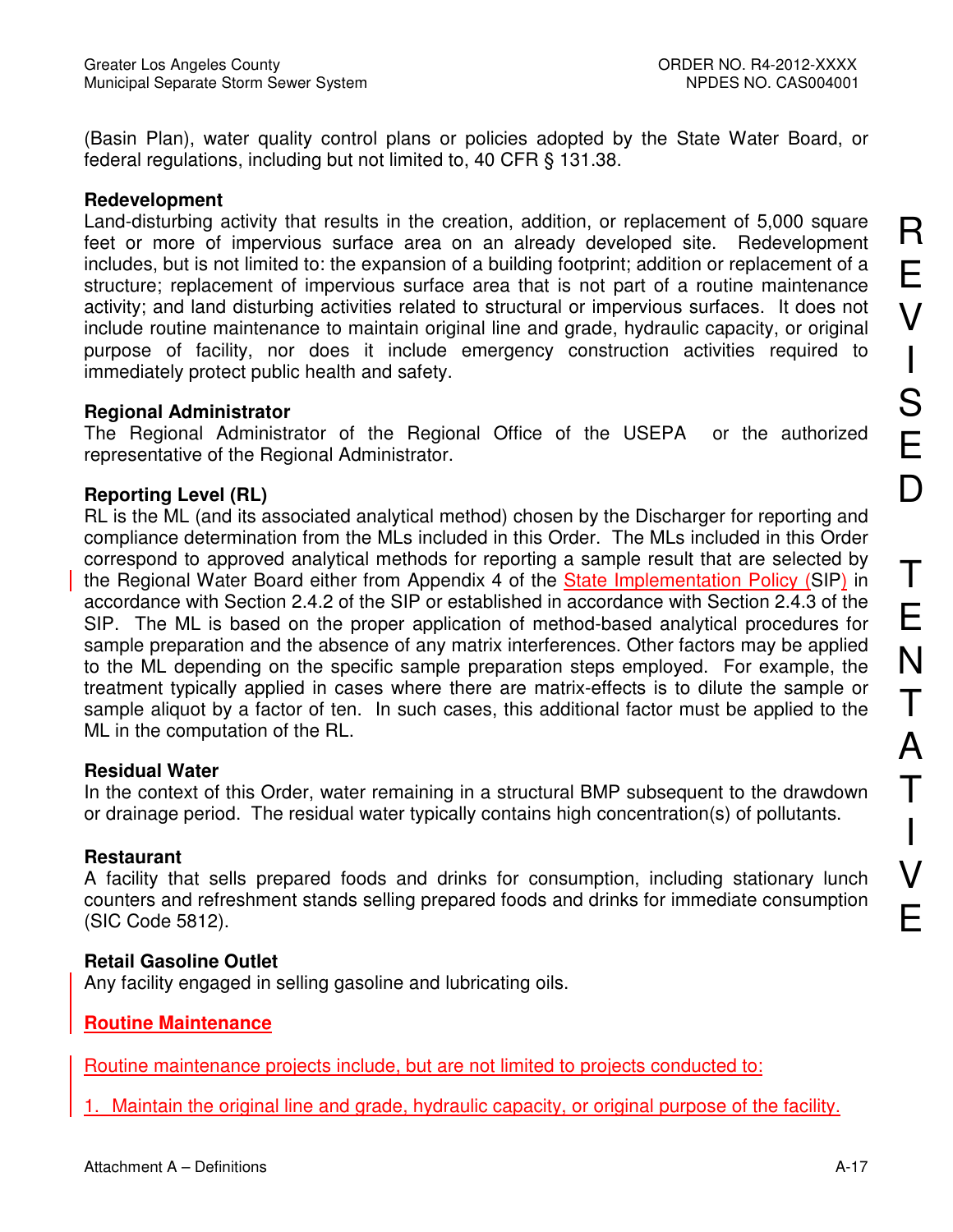- 2. Perform as needed restoration work to preserve the original design grade, integrity and hydraulic capacity of flood control facilities.
- 3. Includes road shoulder work, regrading dirt or gravel roadways and shoulders and performing ditch cleanouts.
- 4. Update existing lines\* and facilities to comply with applicable codes, standards, and regulations regardless if such projects result in increased capacity.
- 5. Repair leaks

Routine maintenance does not include construction of new\*\* lines or facilities resulting from compliance with applicable codes, standards and regulations.

- Update existing lines includes replacing existing lines with new materials or pipes.
- New lines are those that are not associated with existing facilities and are not part of a project to update or replace existing lines.

# **Runoff**

Any runoff including storm water and dry weather flows from a drainage area that reaches a receiving water body or subsurface. During dry weather it is typically comprised of base flow either contaminated with pollutants or uncontaminated, and nuisance flows.

## **Satellite Collection System**

The portion, if any, of a sanitary sewer system owned or operated by a different public agency than the agency that owns and operates the wastewater treatment facility that a sanitary sewer system is tributary to.

## **Screening**

Using proactive methods to identify illicit connections through a continuously narrowing process. The methods may include: performing baseline monitoring of open channels, conducting special investigations using a prioritization approach, analyzing maintenance records for catch basin and storm drain cleaning and operation, and verifying all permitted connections into the storm drains. Special investigation techniques may include: dye testing. visual inspection, smoke testing, flow monitoring, infrared, aerial and thermal photography, and remote control camera operation.

## **Sidewalk Rinsing**

Means pressure washing of paved pedestrian walkways with average water usage of 0.006 gallons per square foot, with no cleaning agents, and properly disposing of all debris collected, as authorized under Regional Water Board Resolution No. 98-08.

# **Significant Ecological Areas (SEAs)**

An area that is determined to possess an example of biotic resources that cumulatively represent biological diversity, for the purposes of protecting biotic diversity, as part of the Los Angeles County General Plan.

Areas are designated as SEAs, if they possess one or more of the following criteria:

- 1. The habitat of rare, endangered, and threatened plant and animal species.
- 2. Biotic communities, vegetative associations, and habitat of plant and animal species that are either one of a kind, or are restricted in distribution on a regional basis.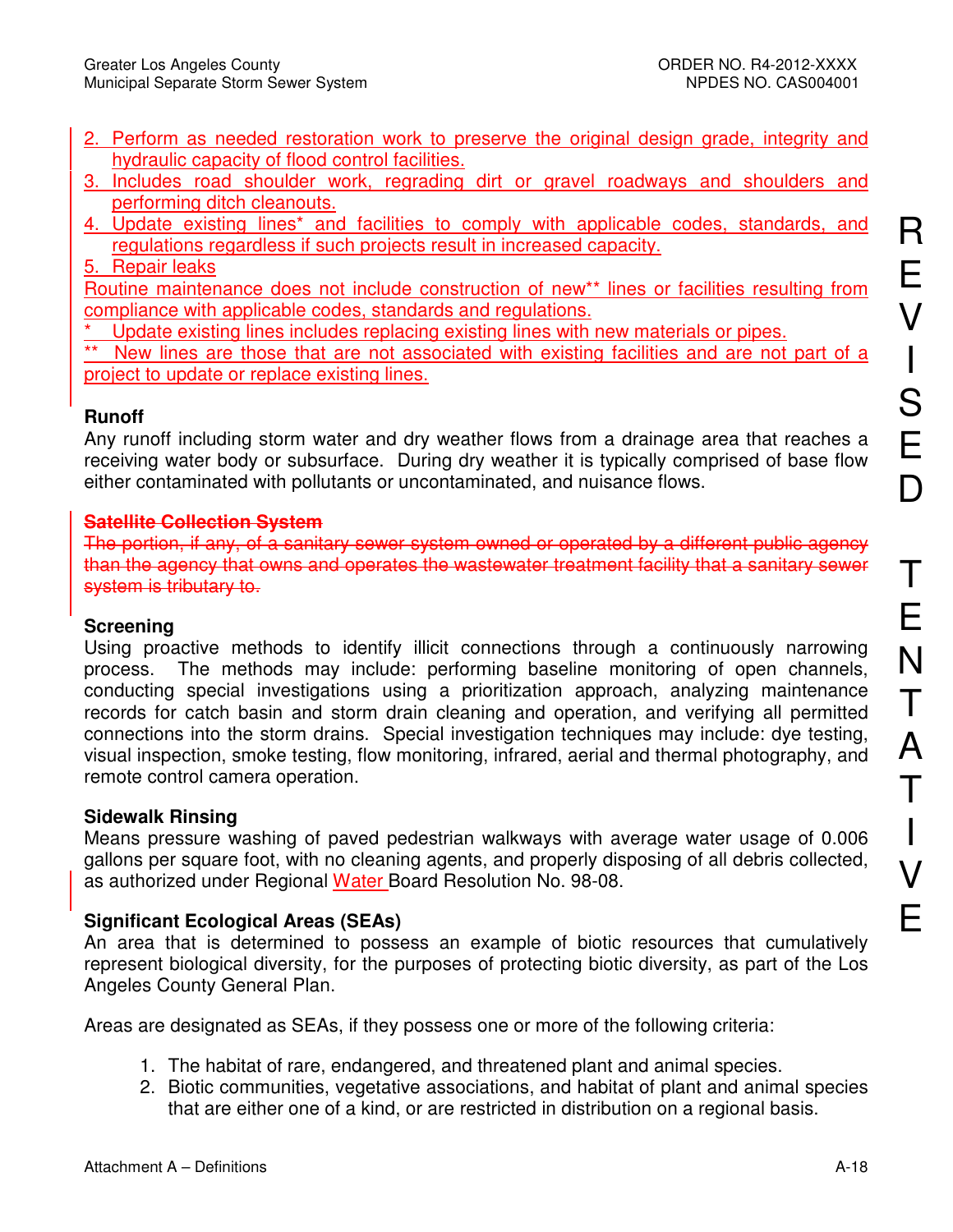- 3. Biotic communities, vegetative associations, and habitat of plant and animal species that are either one of a kind or are restricted in distribution in Los Angeles County.
- 4. Habitat that at some point in the life cycle of a species or group of species, serves as a concentrated breeding, feeding, resting, migrating grounds and is limited in availability either regionally or within Los Angeles County.
- 5. Biotic resources that are of scientific interest because they are either an extreme in physical/geographical limitations, or represent an unusual variation in a population or community.
- 6. Areas important as game species habitat or as fisheries.
- 7. Areas that would provide for the preservation of relatively undisturbed examples of natural biotic communities in Los Angeles County.
- 8. Special areas.

# **Significant Natural Area (SNA)**

An area defined by the California Department of Fish and Game (DFG), Significant Natural Areas Program, as an area that contains an important example of California's biological diversity. The most current SNA maps, reports, and descriptions can be downloaded from the DFG website at ftp://maphost.dfg.ca.gov/outgoing/whdab/sna/. These areas are identified using the following biological criteria only, irrespective of any administrative or jurisdictional considerations:

- 1. Areas supporting extremely rare species or habitats.
- 2. Areas supporting associations or concentrations of rare species or habitats.
- 3. Areas exhibiting the best examples of rare species and habitats in the state

# **Site**

The land or water area where any "facility or activity" is physically located or conducted, including adjacent land used in connection with the facility or activity.

## **Source Control BMP**

Any schedules of activities, prohibitions of practices, maintenance procedures, managerial practices or operational practices that aim to prevent storm water pollution by reducing the potential for contamination at the source of pollution.

# **Source of Drinking Water**

Any water designated as municipal or domestic supply (MUN) in a Regional Water Board Basin Plan.

# **SQMP**

The Los Angeles Countywide Stormwater Quality Management Program.

# Standard Deviation  $(\sigma)$

Standard Deviation is a measure of variability that is calculated as follows:

$$
\sigma = (\sum [(x - \mu)^2]/(n - 1))^{0.5}
$$
  
where:

- x is the observed value:
- $\mu$  is the arithmetic mean of the observed values; and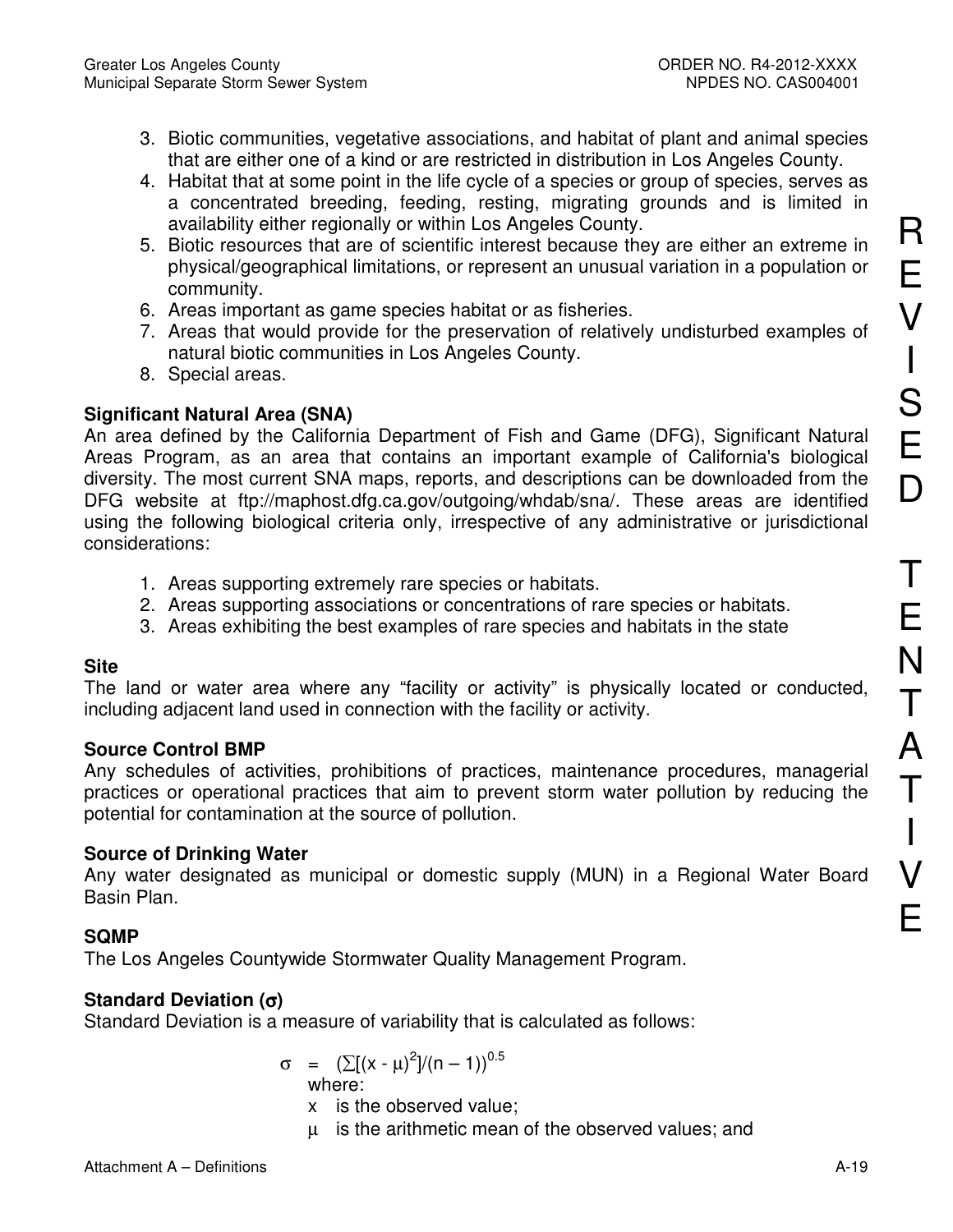n is the number of samples.

## **State Storm Water Pollution Prevention Plan (State SWPPP)**

A plan, as required by a State General Permit, identifying potential pollutant sources and describing the design, placement and implementation of BMPs, to effectively prevent nonstormwater Discharges and reduce Pollutants in Stormwater Discharges during activities covered by the General Permit.

### **Storm Water**

Storm water runoff, snow melt runoff, and surface runoff and drainage related to precipitation events (pursuant to 40 CFR § 122.26(b)(13); 55 Fed. Reg. 47990, 47995 (Nov. 16, 1990)).

## **Storm Water Discharge Associated with Industrial Activity**

Industrial discharge as defined in 40 CFR 122.26(b)(14).

### **Stormwater Quality Management Program**

The Los Angeles Countywide Stormwater Quality Management Program, which includes descriptions of programs, collectively developed by the Permittees in accordance with provisions of the NPDES Permit, to comply with applicable federal and state law, as the same is amended from time to time.

## **Structural BMP**

Any structural facility designed and constructed to mitigate the adverse impacts of storm water and urban runoff pollution (e.g. canopy, structural enclosure). The category may include both **Treatment Control BMPs and Source Control BMPs.** 

## **SUSMP**

The Los Angeles Countywide Standard Urban Stormwater Mitigation Plan. The SUSMP shall address conditions and requirements of new development.

## **Total Maximum Daily Load (TMDL)**

The sum of the individual waste load allocations for point sources and load allocations for nonpoint sources and natural background.

## **Toxicity Identification Evaluation (TIE)**

A set of procedures to identify the specific chemical(s) responsible for toxicity. **These** procedures are performed in three phases (characterization, identification, and confirmation) using aquatic organism toxicity tests.

## **Toxicity Reduction Evaluation (TRE)**

TRE is a study conducted in a step-wise process designed to identify the causative agents of effluent or ambient toxicity, isolate the sources of toxicity, evaluate the effectiveness of toxicity control options, and then confirm the reduction in toxicity. The first steps of the TRE consist of the collection of data relevant to the toxicity, including additional toxicity testing, and an evaluation of facility operations and maintenance practices, and best management practices. A Toxicity Identification Evaluation (TIE) may be required as part of the TRE, if appropriate. (A TIE is a set of procedures to identify the specific chemical(s) responsible for toxicity. These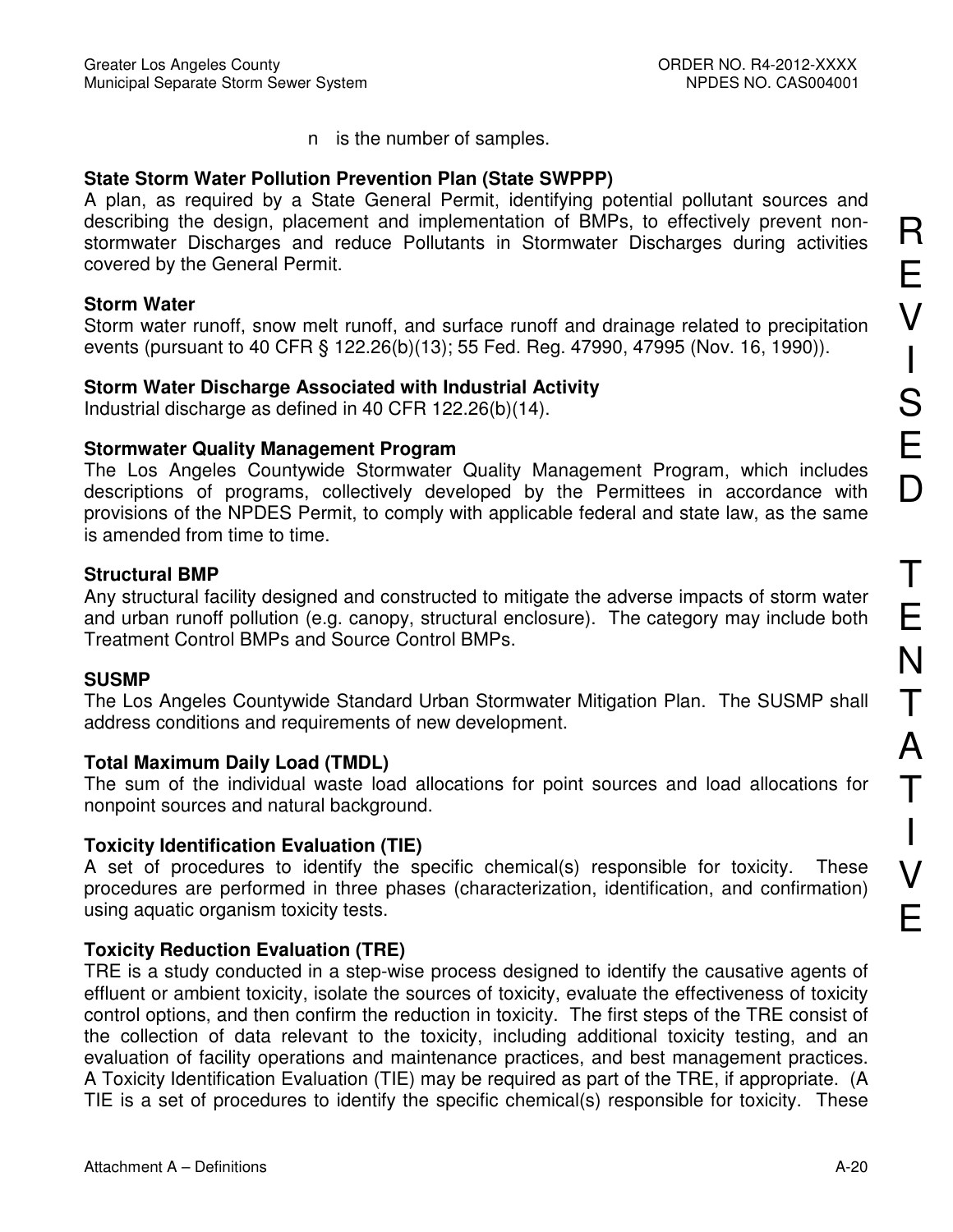procedures are performed in three phases (characterization, identification, and confirmation) using aquatic organism toxicity tests.)

#### **Trash Excluders**

Any structural trash control device that prevents the discharge of trash to the storm drain system or to receiving waters. A trash exclude may or may not be certified by the Executive Officer as meeting the "full capture" performance requirements.

### **Treatment**

The application of engineered systems that use physical, chemical, or biological processes to remove pollutants. Such processes include, but are not limited to, filtration, gravity settling, media absorption, biodegradation, biological uptake, chemical oxidation and UV radiation.

### **Treatment Control BMP**

Any engineered system designed to remove pollutants by simple gravity settling of particulate pollutants, filtration, biological uptake, media absorption or any other physical, biological, or chemical process.

### Unconfined ground water infiltration

Water other than waste water that enters the MS4 (including foundation drains) from the ground through such means as defective pipes, pipe joints, connections, or manholes. Infiltration does not include, and is distinguished from, inflow. (See 40 CFR § 35.2005(20).)

### Uncontaminated Ground Water Infiltration

Water other than waste water that enters the MS4 (including foundation drains) from the ground through such means as defective pipes, pipe joints, connections, or manholes. Infiltration does not include, and is distinguished from, inflow. (See 40 CFR § 35.2005(20).)

## **USEPA Phase I Facilities**

Facilities in specified industrial categories that are required to obtain an NPDES permit for storm water discharges, as required by 40 CFR 122.26(c). These categories include:

- i. facilities subject to storm water effluent limitation quidelines, new source performance standards, or toxic pollutant effluent standards (40 CFR N)
- ii. manufacturing facilities
- oil and gas/mining facilities iii.
- iv. hazardous waste treatment, storage, or disposal facilities
- landfills, land application sites, and open dumps V.
- vi. recycling facilities
- vii. steam electric power generating facilities
- viii. transportation facilities
- sewage of wastewater treatment works ix.
- light manufacturing facilities  $X_{1}$

# Vehicle Maintenance/Material Storage Facilities/Corporation Yards

Any Permittee owned or operated facility or portion thereof that:

R

E

 $\bigvee$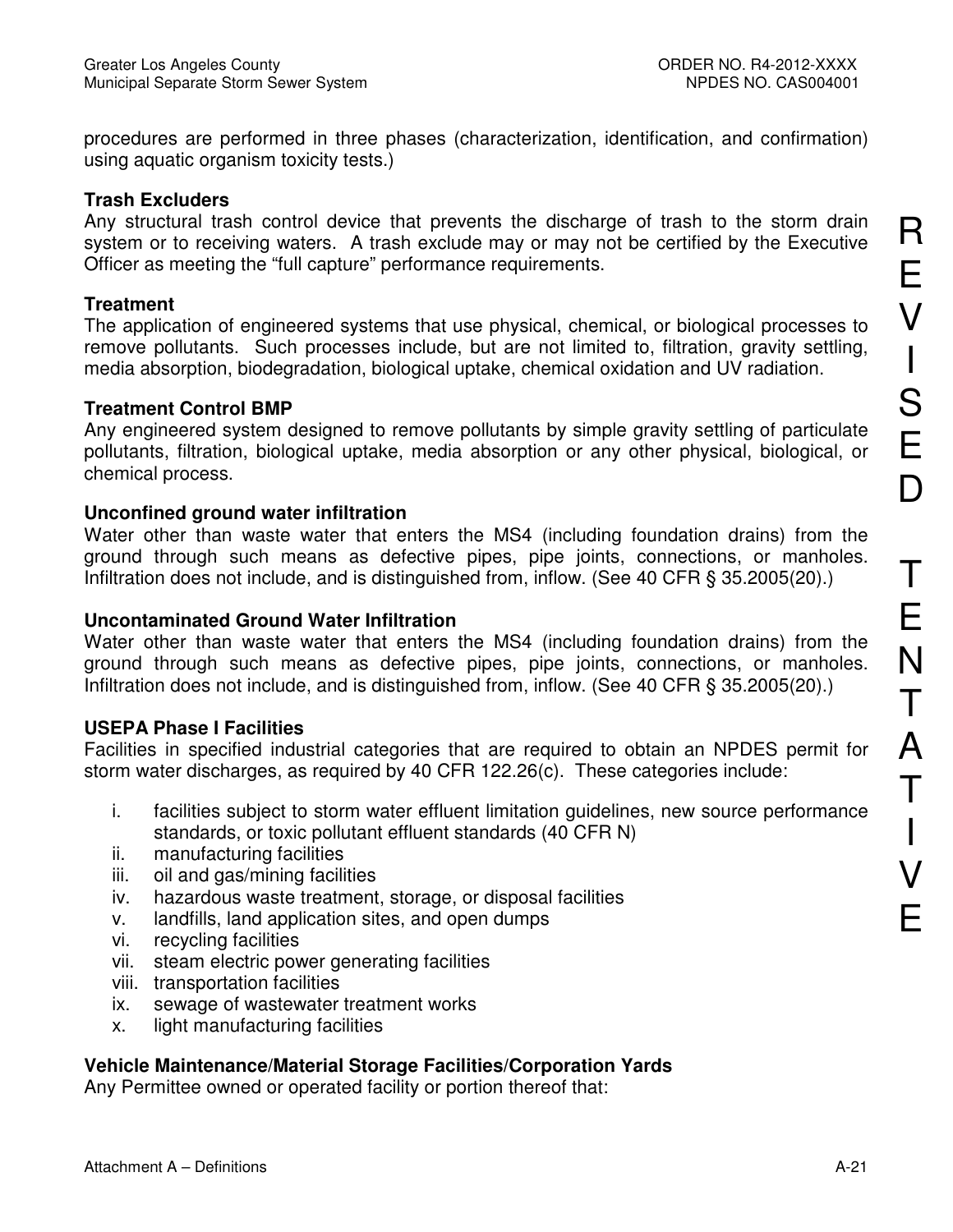- Conducts industrial activity, operates equipment, handles materials, and provides i. services similar to Federal Phase I facilities:
- ii. Performs fleet vehicle service/maintenance on ten or more vehicles per day including repair, maintenance, washing, and fueling;
- iii. Performs maintenance and/or repair of heavy industrial machinery/equipment; and
- iv. Stores chemicals, raw materials, or waste materials in quantities that require a hazardous materials business plan or a Spill Prevention, Control, and Countermeasures (SPCC) plan.

# **Water Quality-based Effluent Limitation**

Any restriction imposed on quantities, discharge rates, and concentrations of pollutants, which are discharged from point sources to waters of the U.S. necessary to achieve a water quality standard.

## **Waters of the State**

Any surface water or groundwater, including saline waters, within the boundaries of the state.

# Waters of the United States or Waters of the U.S.

- a. All waters that are currently used, were used in the past, or may be susceptible to use in interstate or foreign commerce, including all waters which are subject to the ebb and flow of the tide:
- b. All interstate waters, including interstate "wetlands";
- c. All other waters such as intrastate lakes, rivers, streams (including intermittent streams), mudflats, sandflats, "wetlands," sloughs, prairie potholes, wet meadows, playa lakes, or natural ponds the use, degradation, or destruction of which would affect or could affect interstate or foreign commerce including any such waters:
	- 1. Which are or could be used by interstate or foreign travelers for recreational or other purposes:
	- 2. From which fish or shellfish are or could be taken and sold in interstate or foreign commerce; or
	- 3. Which are used or could be used for industrial purposes by industries in interstate commerce:
- d. All impoundments of waters otherwise defined as waters of the United States under this definition:
- e. Tributaries of waters identified in paragraphs (a) through (d) of this definition;
- f. The territorial sea; and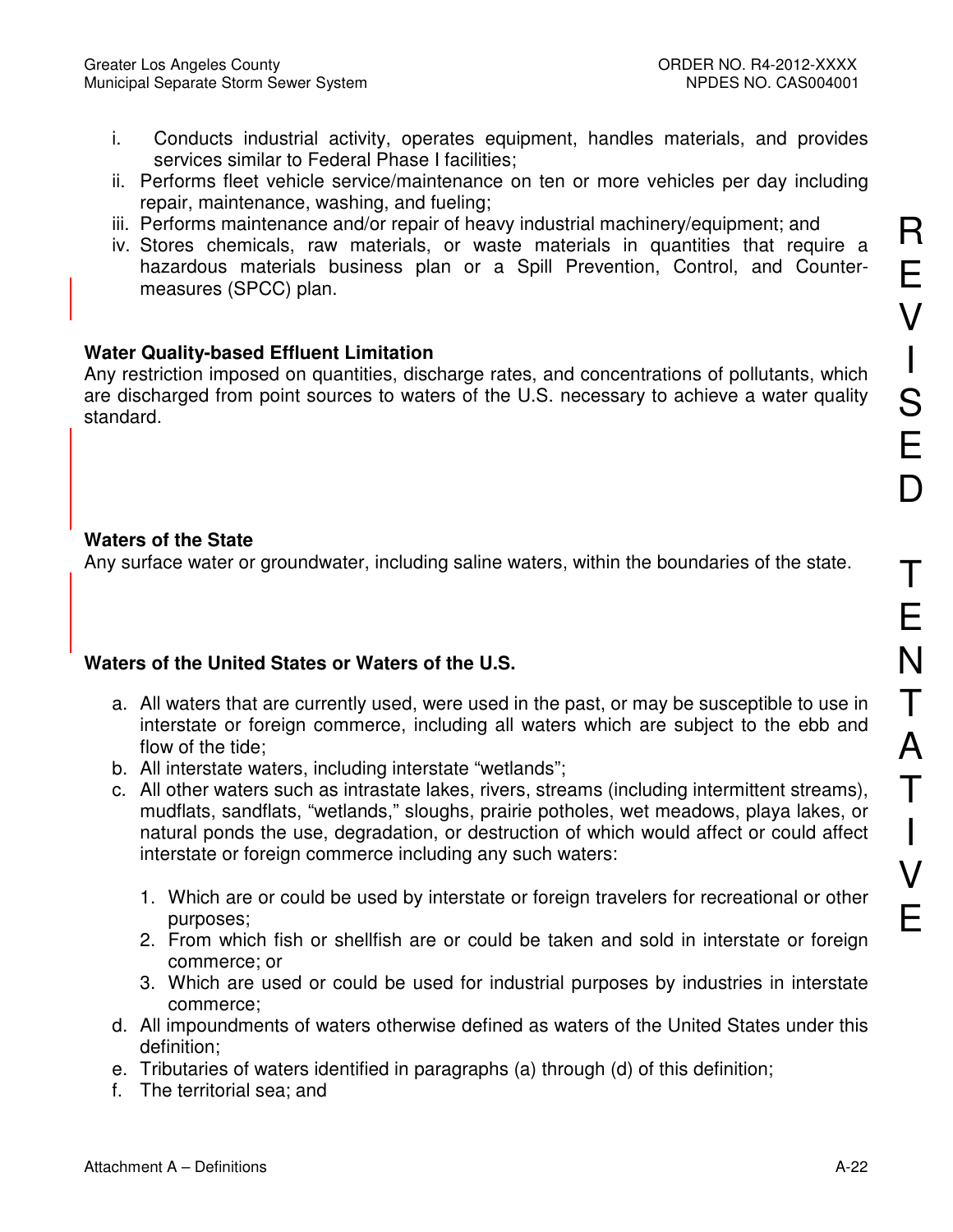g. "Wetlands" adjacent to waters (other than waters that are themselves wetlands) identified in paragraph (a) through (f) of this definition.

Waste treatment systems, including treatment ponds or lagoons designed to meet the requirements of CWA (other than cooling ponds as defined in 40 CFR section 423.22(m), which also meet the criteria of this definition) are not waters of the United States. This exclusion applies only to man-made bodies of water, which neither were originally created in waters of the United States (such as disposal area in wetlands) nor resulted from the impoundment of waters of the United States. Waters of the United States do not include prior converted cropland. Notwithstanding the determination of an area's status as prior converted cropland by any other federal agency, for the purposes of the CWA, the final authority regarding CWA jurisdiction remains with USEPA.

#### **Wet Season**

The calendar period beginning October 1 through April 15.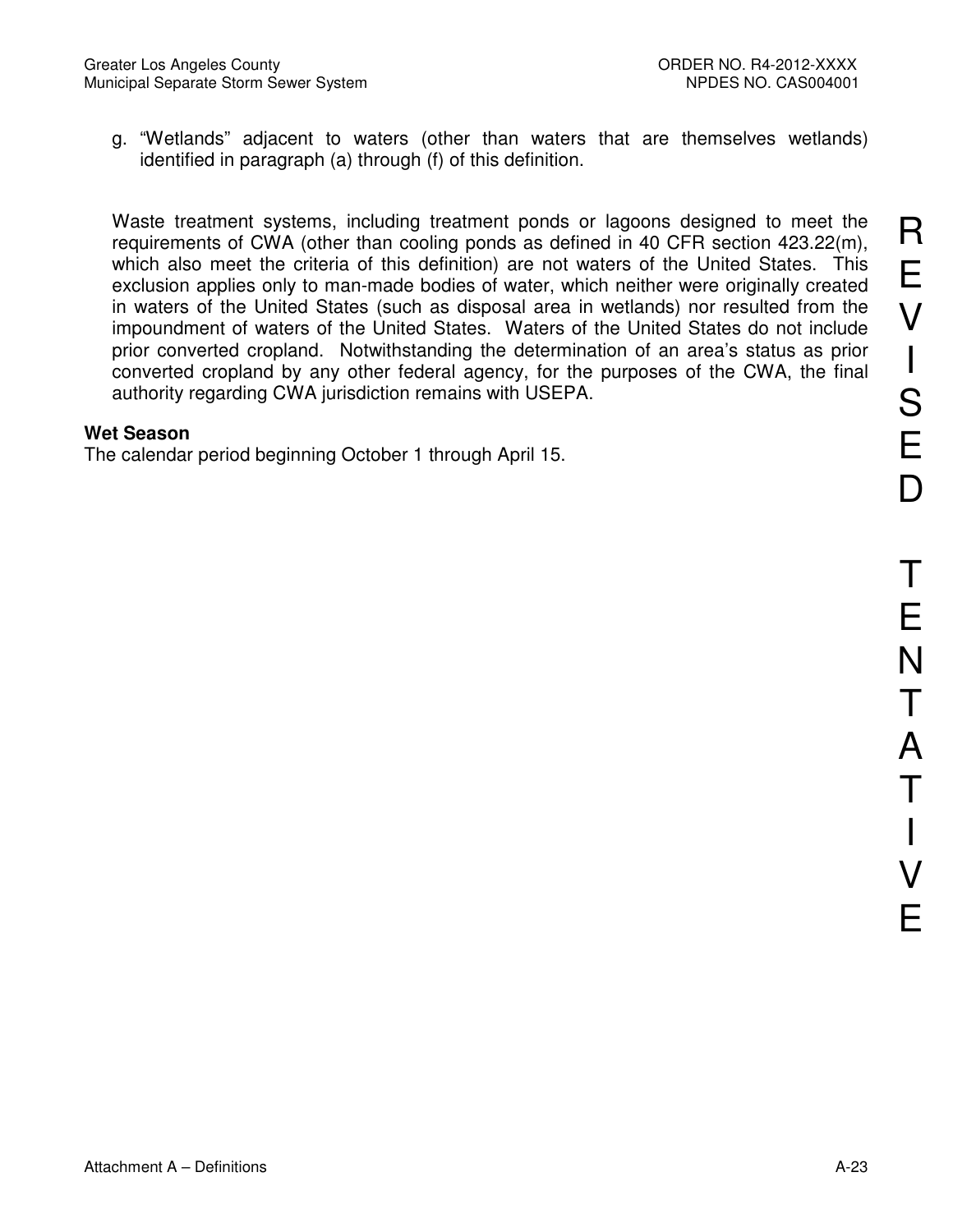# **ACRONYMS AND ABBREVIATIONS**

| AMEL<br><b>ASBS</b> | <b>Average Monthly Effluent Limitation</b><br>Areas of Special Biological Significance |
|---------------------|----------------------------------------------------------------------------------------|
| B                   | <b>Background Concentration</b>                                                        |
| <b>BAT</b>          | Best Available Technology Economically Achievable                                      |
| <b>Basin Plan</b>   | Water Quality Control Plan for the Coastal Watersheds of Los                           |
|                     | <b>Angeles and Ventura Counties</b>                                                    |
| <b>BCT</b>          | <b>Best Conventional Pollutant Control Technology</b>                                  |
| <b>BMP</b>          | <b>Best Management Practices</b>                                                       |
| <b>BMPP</b>         | Best Management Practices Plan                                                         |
| <b>BPJ</b>          | <b>Best Professional Judgment</b>                                                      |
| <b>BOD</b>          |                                                                                        |
|                     | Biochemical Oxygen Demand 5-day @ 20 °C                                                |
| <b>BPT</b>          | Best Practicable Treatment Control Technology                                          |
| C                   | <b>Water Quality Objective</b>                                                         |
| <b>CCR</b>          | California Code of Regulations                                                         |
| <b>CEEIN</b>        | California Environmental Education Interagency Network                                 |
| <b>CEQA</b>         | <b>California Environmental Quality Act</b>                                            |
| <b>CFR</b>          | Code of Federal Regulations                                                            |
| <b>CTR</b>          | <b>California Toxics Rule</b>                                                          |
| <b>CV</b>           | <b>Coefficient of Variation</b>                                                        |
| <b>CWA</b>          | <b>Clean Water Act</b>                                                                 |
| <b>CWC</b>          | California Water Code                                                                  |
| <b>Discharger</b>   | Los Angeles County MS4 Permittees                                                      |
| <b>DMR</b>          | <b>Discharge Monitoring Report</b>                                                     |
| <b>DNQ</b>          | Detected But Not Quantified                                                            |
| <b>ELAP</b>         | Public<br>Health<br>Environmental<br>California<br>Department of                       |
|                     | <b>Laboratory Accreditation Program</b>                                                |
| <b>ELG</b>          | <b>Effluent Limitations, Guidelines and Standards</b>                                  |
| Ep                  | Erosion potential                                                                      |
| <b>ESCP</b>         | Erosion and Sediment Control Plan                                                      |
| <b>EWMP</b>         | <b>Enhanced Watershed Management Program</b>                                           |
| Facility            | Los Angeles County MS4s                                                                |
| <b>GIS</b>          | Geographical Information System                                                        |
| gpd                 | gallons per day                                                                        |
| <b>HUC</b>          | <b>Hydrologic Unit Code</b>                                                            |
| $\overline{IC}$     | <b>Inhibition Coefficient</b>                                                          |
| $IC_{15}$           | Concentration at which the organism is 15% inhibited                                   |
| $IC_{25}$           | Concentration at which the organism is 25% inhibited                                   |
| $IC_{40}$           | Concentration at which the organism is 40% inhibited                                   |
| $IC_{50}$           | Concentration at which the organism is 50% inhibited                                   |
| IC/ID               | Illicit Connection and Illicit Discharge Elimination                                   |
| <b>IPM</b>          | <b>Integrated Pest Management</b>                                                      |
| LA                  | <b>Load Allocations</b>                                                                |
| <b>LID</b>          | Low Impact Development                                                                 |
| <b>LOEC</b>         | <b>Lowest Observed Effect Concentration</b>                                            |
| <b>LUPs</b>         | Linear Underground/Overhead Projects                                                   |
|                     |                                                                                        |

 $\mathsf R$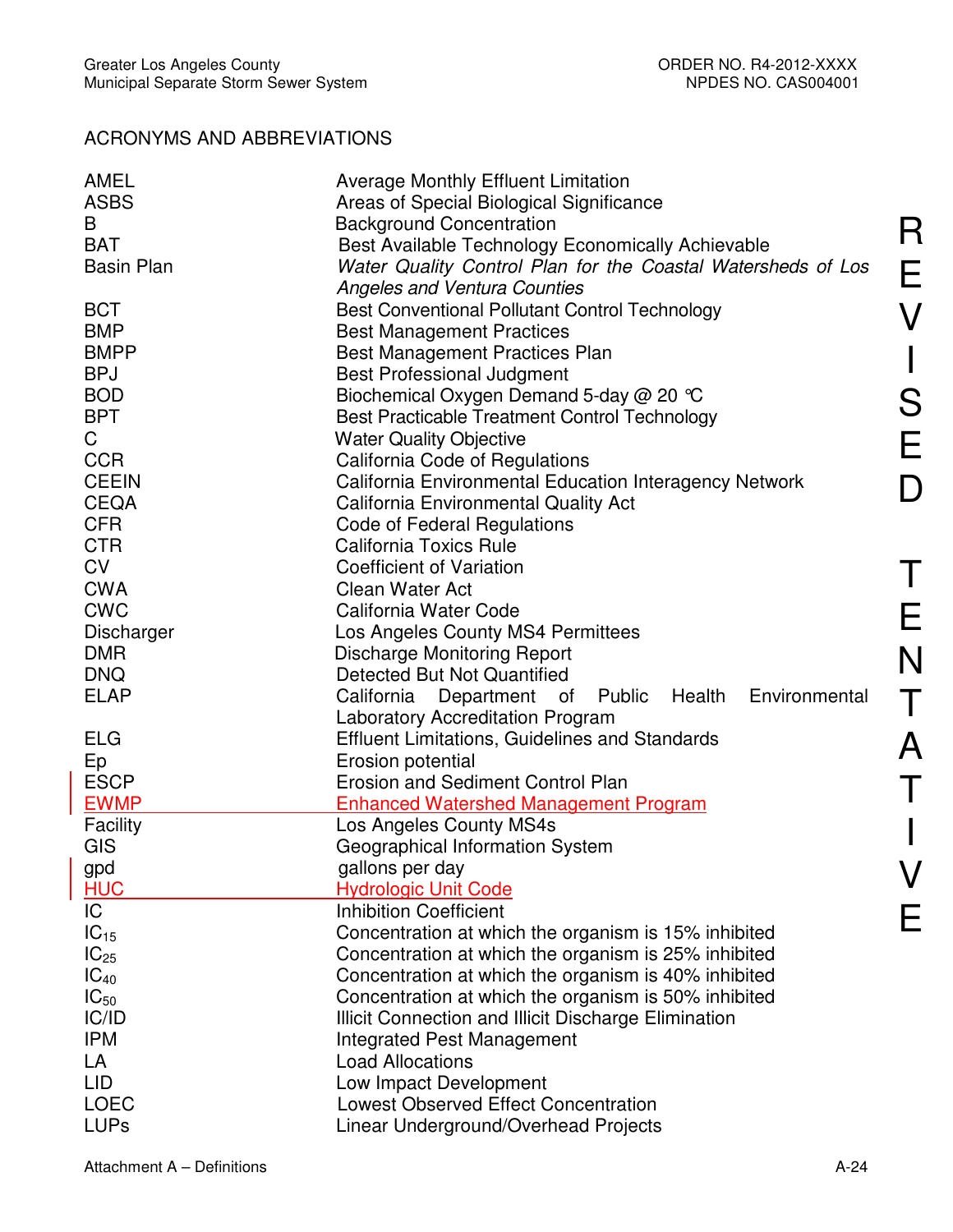| $\mu$ g/L                   | micrograms per Liter                                         |
|-----------------------------|--------------------------------------------------------------|
| <b>MCM</b>                  | <b>Minimum Control Measure</b>                               |
| mg/L                        | milligrams per Liter                                         |
| <b>MDEL</b>                 | <b>Maximum Daily Effluent Limitation</b>                     |
| <b>MEC</b>                  | <b>Maximum Effluent Concentration</b>                        |
| <b>MGD</b>                  | Million Gallons Per Day                                      |
| ML                          | Minimum Level                                                |
| <b>MRP</b>                  | Monitoring and Reporting Program                             |
| MS4                         | Municipal Separate Storm Sewer System                        |
| <b>NAICS</b>                | North American Industry Classification System                |
| <b>ND</b>                   | <b>Not Detected</b>                                          |
| <b>NOEC</b>                 | No Observable Effect Concentration                           |
|                             |                                                              |
| <b>NPDES</b>                | National Pollutant Discharge Elimination System              |
| <b>NSPS</b>                 | New Source Performance Standards                             |
| <b>NTR</b>                  | <b>National Toxics Rule</b>                                  |
| OAL                         | <b>Office of Administrative Law</b>                          |
| <b>PIPP</b>                 | Public Information and Participation Program                 |
| <b>PMP</b>                  | <b>Pollutant Minimization Plan</b>                           |
| <b>POTW</b>                 | <b>Publicly Owned Treatment Works</b>                        |
| QA                          | <b>Quality Assurance</b>                                     |
| QA/QC                       | <b>Quality Assurance/Quality Control</b>                     |
| QSD                         | <b>Qualified SWPPP Developer</b>                             |
| QSP                         | <b>Qualified SWPPP Practitioner</b>                          |
|                             |                                                              |
| Ocean Plan                  | Water Quality Control Plan for Ocean Waters of California    |
| <b>RAP</b>                  | Reasonable Assurance Program                                 |
| <b>REAP</b>                 | <b>Rain Event Action Plan</b>                                |
| <b>Regional Water Board</b> | California Regional Water Quality Control Board, Los Angeles |
|                             | Region                                                       |
| <b>RGOs</b>                 | <b>Retail Gasoline Outlets</b>                               |
| <b>RPA</b>                  | <b>Reasonable Potential Analysis</b>                         |
| <b>SCP</b>                  | Spill Contingency Plan                                       |
| <b>SEA</b>                  | Significant Ecological Area                                  |
| <b>SIC</b>                  | <b>Standard Industrial Classification</b>                    |
| <b>SIP</b>                  | State Implementation Policy (Policy for Implementation of    |
|                             | Toxics Standards for Inland Surface Waters, Enclosed Bays,   |
|                             |                                                              |
|                             | and Estuaries of California)                                 |
| <b>SMR</b>                  | <b>Self Monitoring Reports</b>                               |
| <b>State Water Board</b>    | California State Water Resources Control Board               |
| <b>SWPPP</b>                | <b>Storm Water Pollution Prevention Plan</b>                 |
| <b>SWQDv</b>                | <b>Storm Water Quality Design Volume</b>                     |
| <b>SWQPA</b>                | <b>State Water Quality Protected Area</b>                    |
| <b>TAC</b>                  | <b>Test Acceptability Criteria</b>                           |
| <b>Thermal Plan</b>         | Water Quality Control Plan for Control of Temperature in the |
|                             | Coastal and Interstate Water and Enclosed Bays and Estuaries |
|                             | of California                                                |
| <b>TIE</b>                  | <b>Toxicity Identification Evaluation</b>                    |
| <b>TMDL</b>                 |                                                              |
|                             | <b>Total Maximum Daily Load</b>                              |